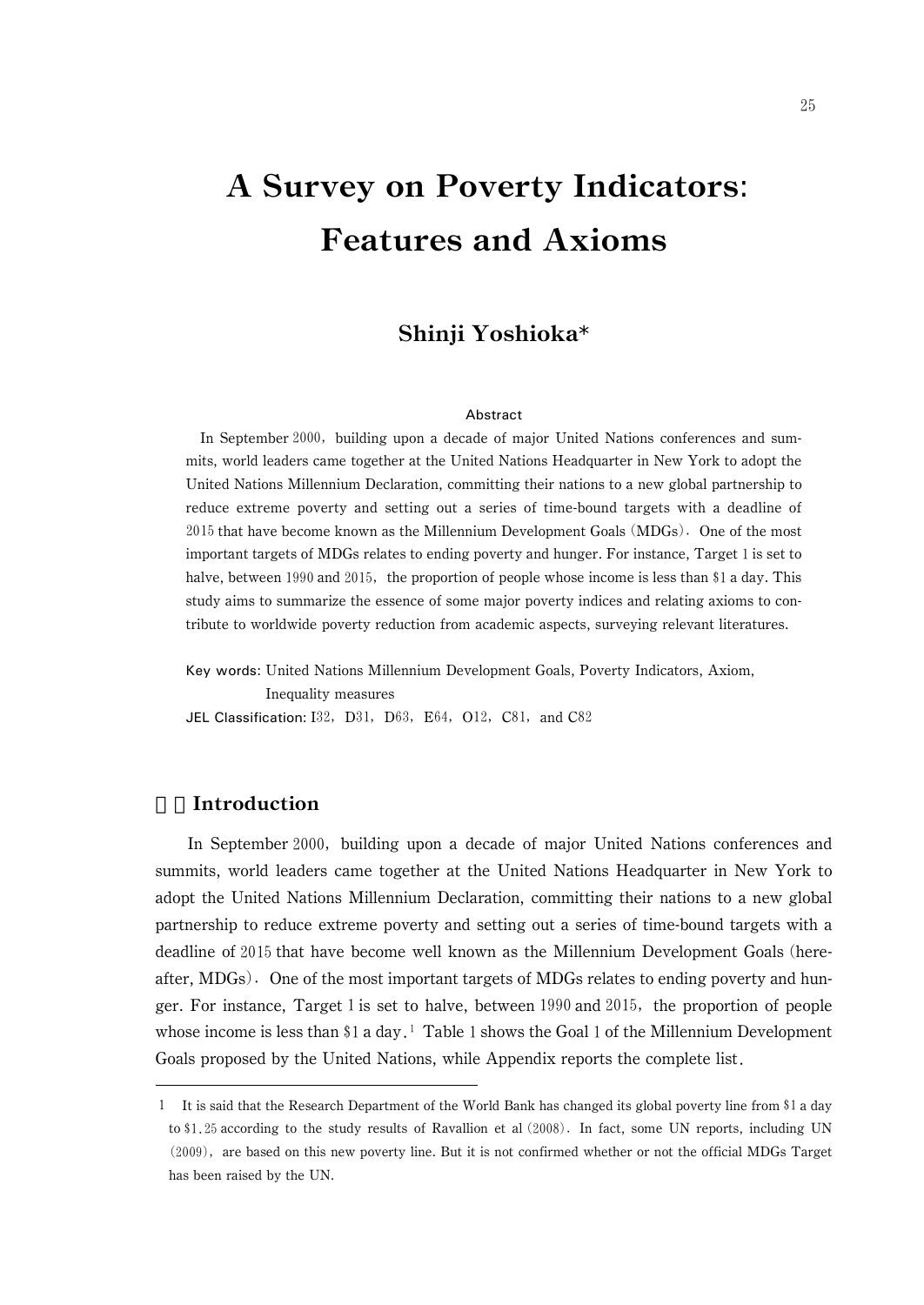| Goals and targets         |                                           | Indicators |                                            |  |
|---------------------------|-------------------------------------------|------------|--------------------------------------------|--|
|                           | Goal 1 Eradicate extreme poverty and      |            |                                            |  |
| hunger                    |                                           |            |                                            |  |
| Target 1.                 | Halve, between $1990$ and $2015$ , the 1. |            | Proportion of population below \$1 per day |  |
|                           | proportion of people whose income is      |            |                                            |  |
|                           | less than one dollar a day                |            |                                            |  |
|                           |                                           | 2.         | Poverty gap ratio (incidence x depth of    |  |
|                           |                                           |            | poverty)                                   |  |
|                           |                                           | 3.         | Share of poorest quintile in national      |  |
|                           |                                           |            | consumption                                |  |
| Target 2.                 | Halve, between 1990 and 2015, the 4.      |            | Prevalence of underweight children (under  |  |
|                           | proportion of people who suffer from      |            | five years of age)                         |  |
|                           | hunger                                    |            |                                            |  |
|                           |                                           | 5.         | Proportion of population below minimum     |  |
|                           |                                           |            | level of dietary energy consumption        |  |
| $Nofo$ , $Coo$ footpota 1 |                                           |            |                                            |  |

Table 1: Millennium Development Goals

Note: See footnote 1.

Source: UN (2001)

This study aims to summarize the essence of some major poverty indexes and relating axioms to contribute to worldwide poverty reduction from academic point of view, surveying both theoretical and empirical literatures as follows: At a standard textbook level, Atkinson et al. (2002) and Tachibanaki and Urakawa (2006) provide a comprehensive view on poverty and social indicators after the remarkable study on poverty indicators of Sen  $(1976, 1979)$ ; Amiel and Cowell (1997) re-examine empirically some of the standard axioms used in the literature on poverty measurement; Atkinson (1987) re-examines three basic issues in measuring poverty, i.e., the choice of the poverty line, the index of poverty, and the relation between poverty and inequality; Bell $\mu$  and Liberati  $(2005)$  provide useful information derived from FAO studies; Blackburn (1989) evaluates several poverty indexes, including Theil measures, on the basis of the ability to satisfy five properties desirable for a poverty index; Bourguignon and Chakravarty  $(2003)$  suggest that an alternative way to take into account the multi-dimensionality of poverty is to specify a poverty line for each dimension of poverty and to consider that a person is poor if he/she falls below at least one of these various lines; Chakravarty, Deutsch and Silber (2008) consider poverty from a multidimensional perspective; Davidson and Duclos (2000) includes estimators of most of the poverty indices currently in use, as well as estimators of the curves used to infer stochastic dominance of any order, using the Luxembourg Income Study database; DeFina  $(2002)$  reports how aggregate economic conditions affect alternative poverty indexes; Deutsch and Silber  $(2005)$  present a systematic comparison of four approaches to multidimensional poverty analysis based respectively on the theory of

26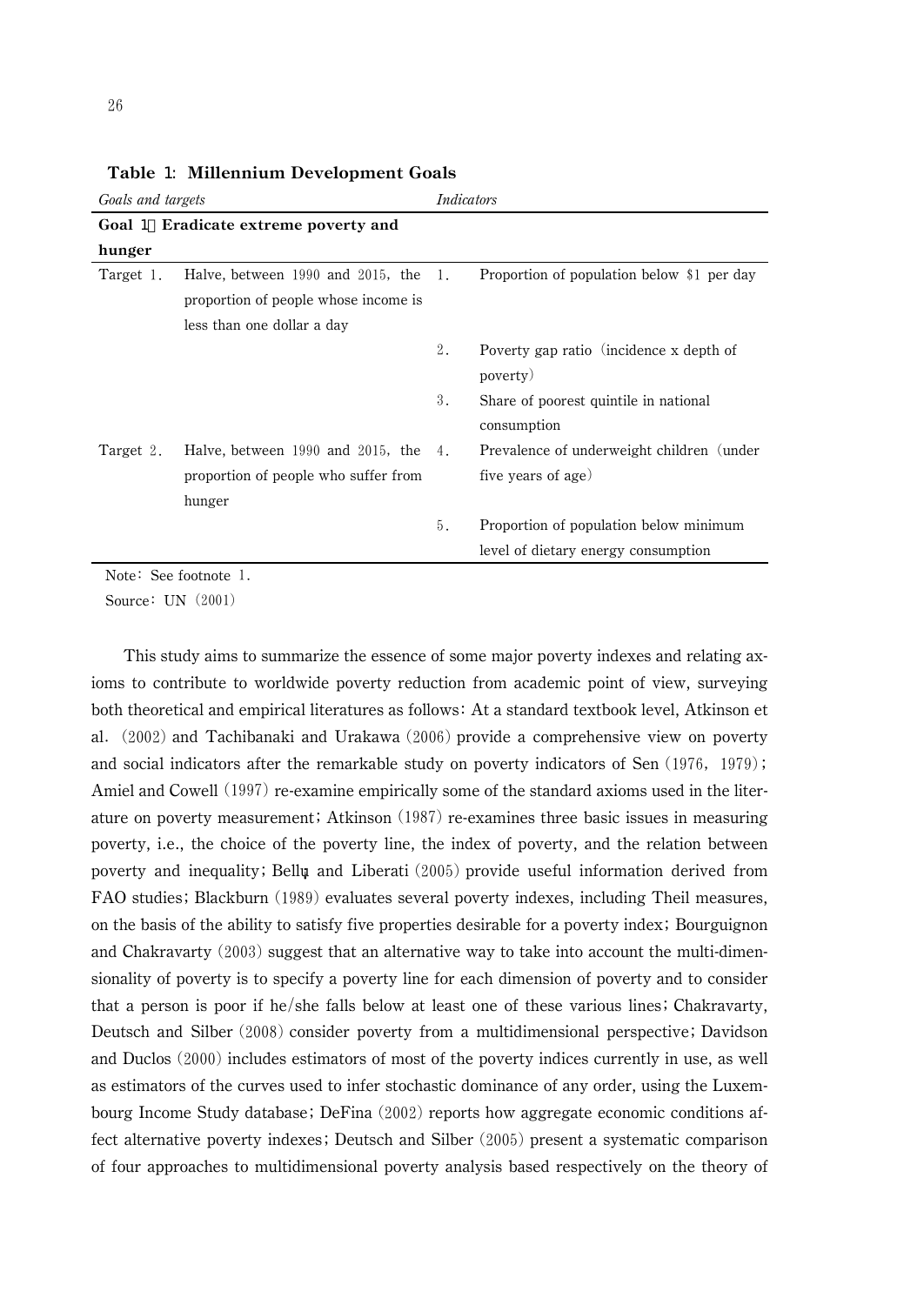fuzzy sets, information theory, efficiency analysis and axiomatic derivations of poverty indices, based on the  $1995$  Israeli Census; Foster and Shorrocks  $(1991)$  characterize the class of subgroup consistent poverty indices, and identify the special features associated with this property; Foster (1998) evaluates the multiple notions of relative and absolute poverty that arise in choosing poverty lines and in aggregating the data into an overall index of poverty Kakwani  $(1980, 1981)$  provides a generalization of Sen's poverty measure; The latter Kakwani  $(1981)$ demonstrates that the monotonicity axiom will be violated by this measure only in an unusual situation when the poverty line strictly exceeds the median income of the distribution; Kakwani (1993) provides distribution-free asymptotic confidence intervals and statistical inference for additive poverty indices based on the Living Standards Survey 1985 of Cote d'Ivoire; Pyatt (1987) identifies a class of poverty measures, the members of which are not badly behave in transfer process; Rietveld (1990) is addressed to comparing inequality in distributions of two or more variables; Ringen  $(1985)$  suggests that there is a need for alternative method of measuring poverty which corresponds the 'modern' conceptualization of the poverty problem; Rippin (2009) focuses on five axiomatically derived classes of multidimensional poverty measures; Silber  $(2007)$  attempts to review the main problems that have to be faced when taking a multidimensional approach to poverty and to give a survey of the solutions that have hitherto been proposed to solve these issues; Subramanian  $(2006)$  stresses a very simple point that apparently unexpectionable axioms of variable population inequality comparisons, such as the replication invariance property, can mitigate against other basic and intuitive plausible desiderata; Tsui (1996, 2002) focus on a class of subgroup decomposable poverty measures whose changes may be decomposed into a growth component and a redistribution component and explore the axiomatic foundation of multidimensional poverty indicators; World Bank (2005) summarizes some poverty and inequality measure and provides STATA programs; Zheng (1993, 1994, 1997, 2000) provides some foundation for axiomatic approach using poverty indicators based on Sen  $(1976, 1979)$ ; and, Biewen and Jenkins  $(2003)$  derive estimates for the sampling variance of two commonly-used classes of inequality indices, the Generalized Entropy and the Atkinson family of indices.

Moreover, some inequality measures are also surveyed because the absolute poverty is not widely observed in some developed countries, where inequality may be more problematic than poverty. Hereafter, income<sup>2</sup> is focused on in this study in spite of consumption and/or expenditure. Apart from this introduction section, the paper consists of four sections The second section reveals some major poverty indicators, insensitive or sensitive to income distribution and decomposable to subgroup or not; the third section focuses on some important criteria that adopt the poverty indicators, which are called axioms; the fourth section, for supplemen-

Some literatures spotlight on expenditure or consumption. The argument, however, appears the same for expenditure/consumption or income when considering poverty indicators.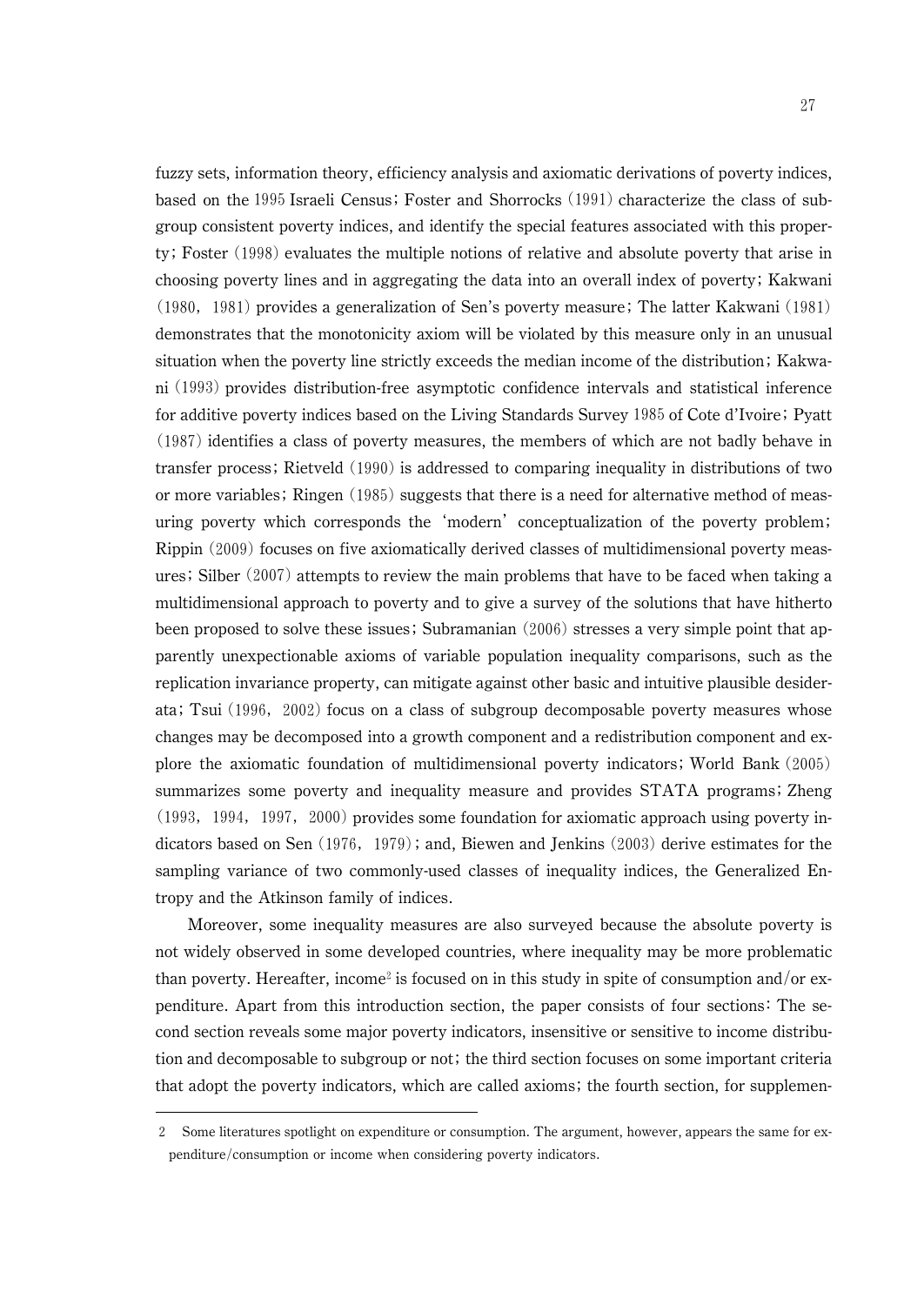tary, treats some inequality measures and their criteria; and, the final section briefly concludes the paper and presents policy implications

# 2.Poverty Indicators

When analyzing poverty and/or inequality on income, it is required to employ equivalent income adjusted with the number of persons in household. This is because of the necessity to consider the scale of economy according to the number of persons of household.<sup>3</sup> The equivalent income is given as follows

$$
(EQ-1) \qquad y = \frac{Y}{n^e}
$$

| where | $\mathcal V$ | Equivalent income               |
|-------|--------------|---------------------------------|
|       | V            | Household income                |
|       | n            | Number of persons in household  |
|       | e            | Equivalent measure <sup>4</sup> |
|       |              |                                 |

Including Headcount ratio employed at the UN MGDs, this section deals with three types



Figure 1: Poverty Headcount

Note: The figure is not based on a tangible or specific data but a concept. Source: Author

<sup>3</sup> For more detail, see Lanjouw and Ravallion (1995).

<sup>-</sup>In many cases, a square root of the number of persons in household is taken for the equivalent measure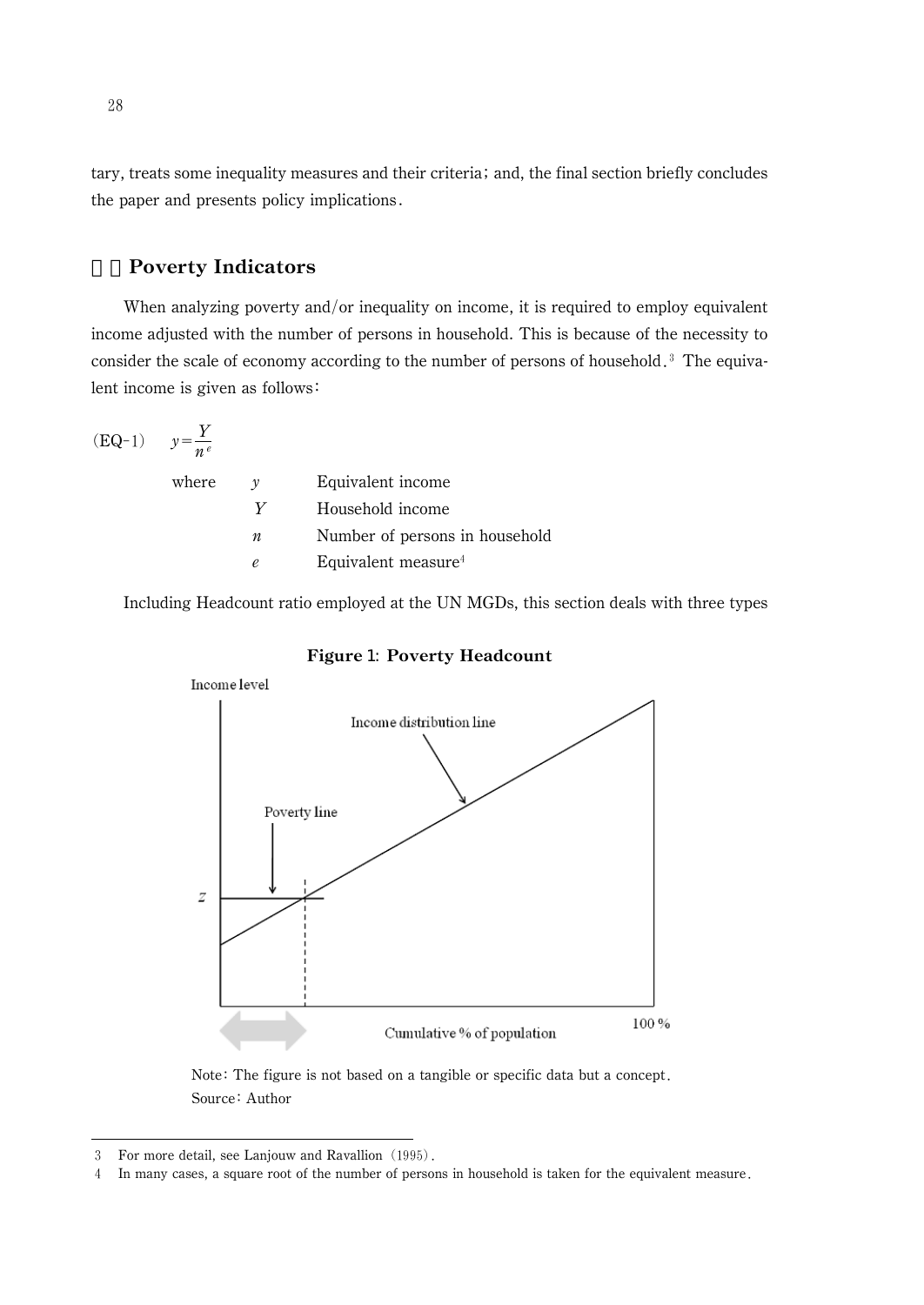

# Figure 2: Proportion of People Living on less than the Poverty Line

Note: Although the poverty line of MDGs Target is set at \$1 a day, this figure is based on the poverty line of  $$1.25$  a day. For further information, see footnote 1.

Source: UN  $(2009)$  p.6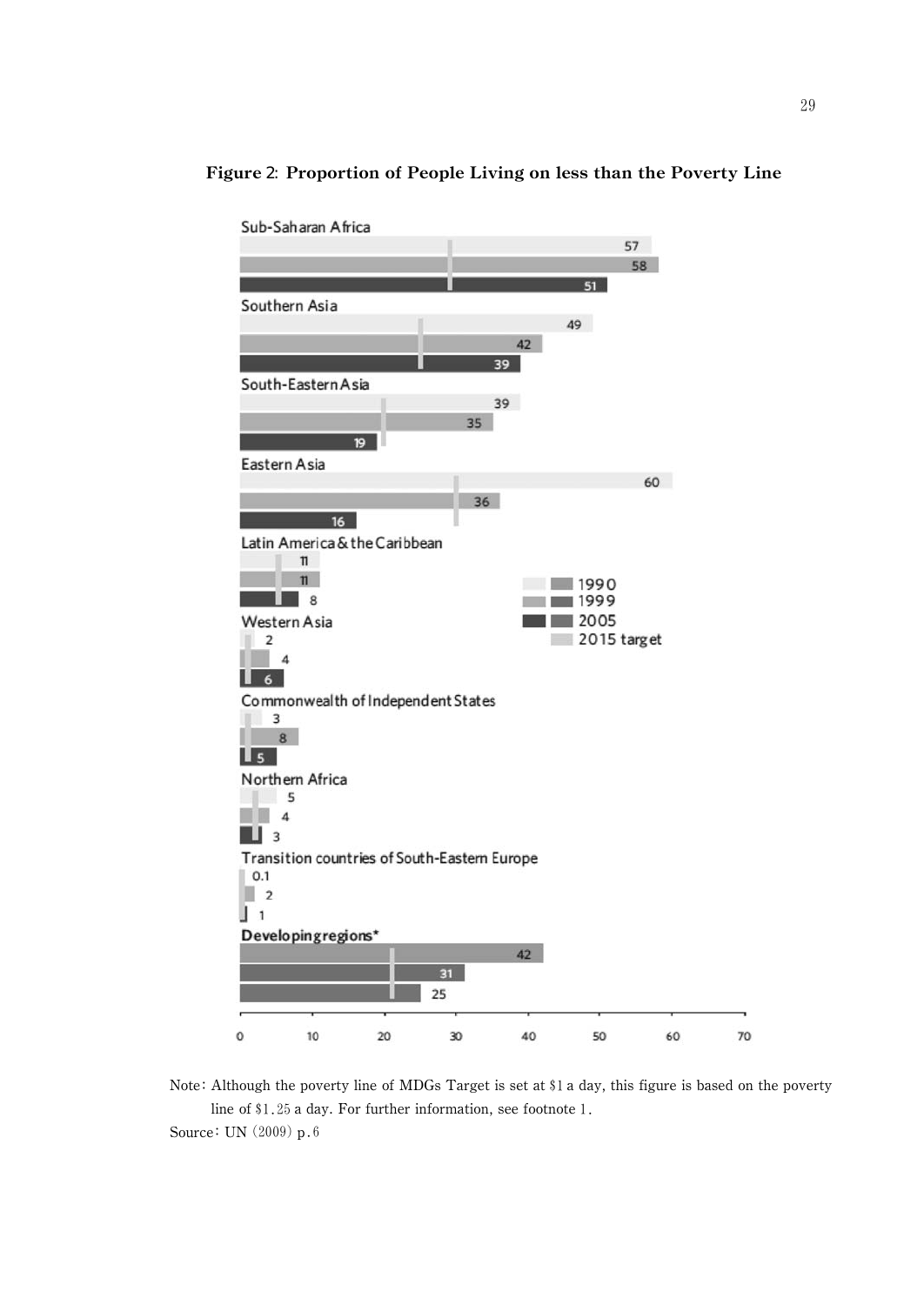of general indicator, while other three indicators that are distribution-sensitive are also focused on at later part of the section.

# 2.1 Headcount Index

Target 1 of the UN MDGs is based on Headcount Index, which simply measures the proportion of the population living under the poverty line. In other words, this index counts the frequency of poverty. This indicator is expressed mathematically as follows

 $(EQ-2)$  Headcount Ratio  $(HR)$ 

|       | $HR = \frac{N_p}{N} = \frac{1}{N} \sum_{i=1}^{N} I(y_i \leq z)$ |                      |
|-------|-----------------------------------------------------------------|----------------------|
| where | N                                                               | Number of population |
|       | $N_{\rm h}$                                                     | Number of the poor   |
|       | v                                                               | Equivalent income    |
|       | z.                                                              | Poverty line         |
|       |                                                                 |                      |

Here,  $I(.)$  is an indicator function that takes on a value of 1 if the bracketed expression is true, and 0 otherwise. So if income  $(x_i)$  is less than the poverty line  $(z)$ , then  $I(.)$  equals to 1 and the household would be counted as poor.  $N_p$  is the total number of the poor as indicated.

Figures 1 and 2 depict image of Headcount Index and the proportion of people living on less than the poverty line reported in UN  $(2009)$ , respectively.

# 2.2 Income Gap Ratio

Income Gap Ratio measures the gap between the poverty line and the average income of poverty group. Practically, this indicator is calculated as division of the average income of poverty group by poverty line as follows

 $(EQ-3)$  Income Gap Ratio  $(IGR)$ 

 $IGR = 1 - \frac{\mu_p}{z}$ where  $\mu_{\rm p}$ Mean income of poverty group

# 2.3 Poverty Gap Ratio

IGR indicated at the former subsection does not satisfy decomposability axiom later mentioned, although it is useful for measuring strength of poverty at a glance. Hence, Poverty Gap Ratio, which adds up the extent to which individuals on average fall below the poverty line, and express it as a percentage of the poverty line, is developed as follows using the index function  $I(.)$ :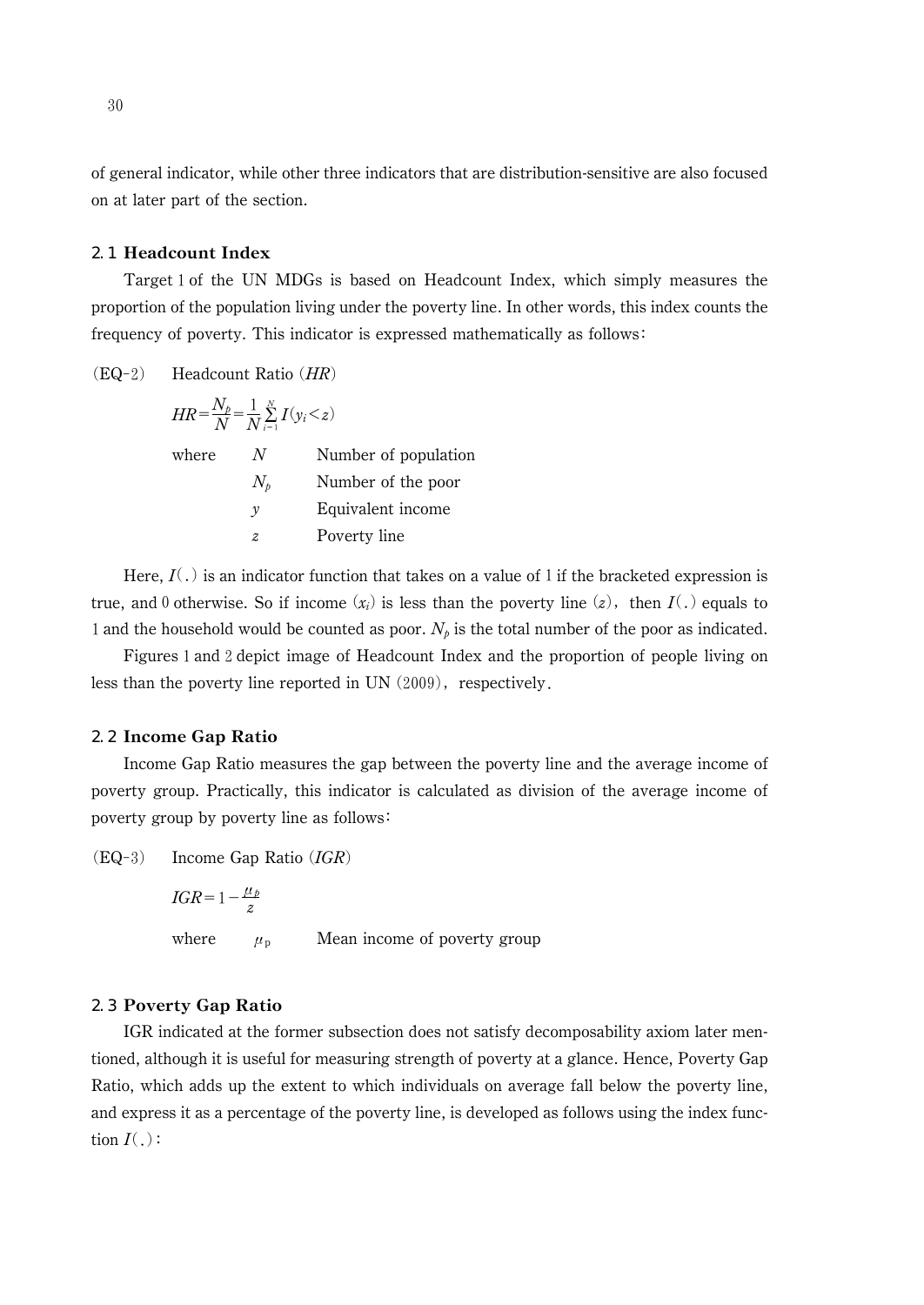$(EQ-4)$  Poverty Gap Ratio  $(PGR)$ 

$$
PGR = \frac{1}{N} \sum_{i=1}^{N} \frac{G_i}{z}
$$
  
where 
$$
G_i = (z - y_i) \times I(y_i < z)
$$

PGR can be divided to subgroups according to the poverty level of the population as follows:

(EQ-5) Division of Poverty Level

$$
P(y; z) = \sum_{k=1}^{m} \frac{N^k}{N} P(y; z)
$$
  
where  $P(y; z)$  Powerty level of population  
 $P(y_k; z)$  Powerty level of  $k^{th}$  group

 $(EQ-5)$  indicates that poverty level of the population is decomposed by the weighted average of that of each subgroup

# 2.4 Squared Poverty Gap Ratio

To construct a measure of poverty that takes into account inequality among the poor, some researchers use the squared poverty gap index. This is simply a weighted sum of poverty gaps as a proportion of the poverty line, where the weights are the proportionate poverty gaps themselves. This index is also called Poverty Severity Index due to its nature and expressed as follows

 $(EQ-6)$  Squared Poverty Gap Ratio  $(SPGR)$ 

$$
SPGR = \frac{1}{N} \sum_{i=1}^{N} \left(\frac{G_i}{z}\right)^2
$$

## 2.5 FGT Index

Foster, Greer and Thorbecke (1984) proposed FGT Index, generalizing the former Square Poverty Gap ratio as follows

 $(EQ-7)$  FGT Index  $(FGT)$ 

$$
FGT = \frac{1}{N} \sum_{i=1}^{N} \left(\frac{G_i}{z}\right)^{\alpha}
$$

Apparently, FGT Index (FGT) is identical to Squared Poverty Gap when  $\alpha$  =2, and satisfies the Weak Transfer Sensitivity Axiom when  $\alpha > 2$ .

# 2.6 Watts Index

Zeng (1993) points out that the first distribution-sensitive poverty indicator was proposed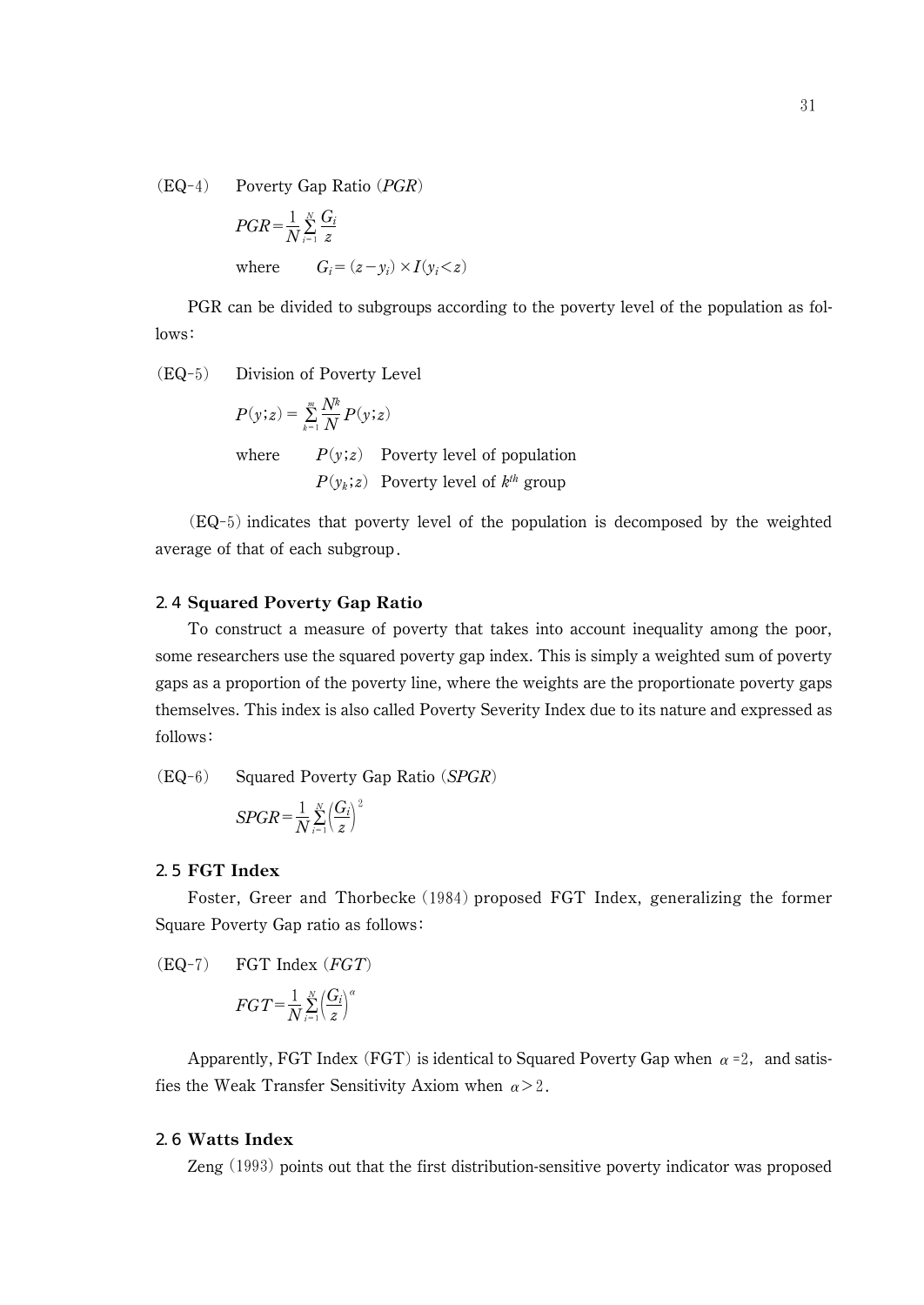by Watts  $(1968)$ . The discrete version of Watts Index takes the following form:

(EQ-8) Watts Index (*WA T*)  
\n
$$
WA T = \frac{1}{N} \sum_{i=1}^{N_s} \left[ \ln(z) - \ln(y_i) \right]
$$

Watts Index ( $WAT$ ) seems to express the degree of poverty gap among extremely poor group

# 2.7 Sen Index

 $(EO-9)$ 

Sen (1976) proposed index of the product of poverty Headcount, Income Gap Ratio, and Gini coefficient among the poor, which considers income distribution among the poor as follows:

Sen Index *(SEN)*  
\n
$$
SEN = \frac{N_b}{N} \left[ 1 - (1 - GINI) \frac{\mu^b}{z} \right]
$$

where GINI Gini coefficient among the poor

Sen Index  $(SEN)$  falls when allover mean income increases, ceteris paribus.

# 2.8 Income Sensitivity and Decomposability

While further argument will be developed in next section, poverty indices can be classified into following three types 

- 1) Insensitive to income distribution among the poor:  $HR$ , IGR, and PGR;
- 2) Sensitive to income distribution but non-decomposable to subgroup: SEN; and,
- 3) Sensitive to income distribution and decomposable to subgroup:  $FGT^5$  and WAT.

# **Axioms**

Above-mentioned major poverty indicators are required to satisfy some important criteria. They are called axioms. This study surveys fifteen axioms in fourteen subsections and finally, presents a table of axiom to adopt poverty indicators

# 3.1 Focus Axiom

The Focus Axiom states that the poverty index should be independent of or insensitive to the income distribution of the non-poor above the poverty line. Considering a certain income

<sup>5</sup> Hereafter, SPGR will be included in FGT as a particular case of  $\alpha = 2$ , and omitted in argument in this study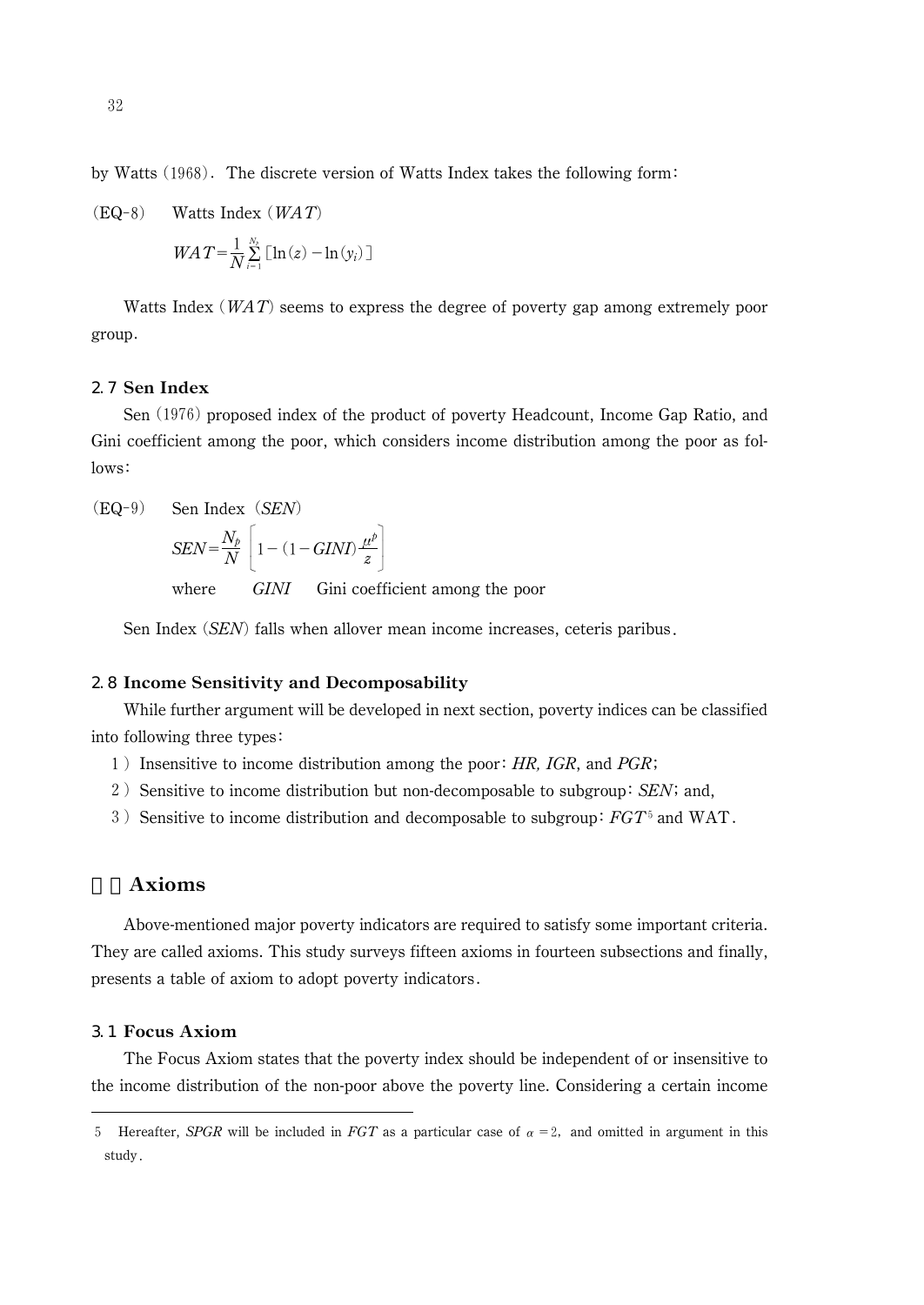distribution, this axiom requires that the poverty indicator should be invariable for a fixed poverty line even if the non-poor income distribution is changed as follows:

(EQ-10) 
$$
P(x,z) = P(y_1,z)
$$

\nwhere  $P$    
\nInital income distribution vector  $y_1$    
\nIncome distribution vector after change of non-poor income distribution  $z$    
\n

# 3.2 Symmetry Axiom

The Symmetry Axiom states that the poverty index should depend on income levels of anonymous individuals. If the same income distribution is found, but with other individuals, this axiom requires that the poverty index should not be affected, in other words, when specific two individuals exchange their income with a pairwise manner, the index should be invariant

(EQ-11) 
$$
P(x,z) = P(y_2,z)
$$

\nwhere  $y_2$  Income distribution vector after exchange of two individuals

The major poverty indices focused on in this study satisfy these first two axioms in general.

# 3.3 Replication Invariance Axiom

The Replication Invariance Axiom states that the poverty index should be invariant with respect to a k-fold replication of a specific income distribution, where  $k$  is any positive integer. In other words, this axiom requires that the index should be invariable when pooling identical groups

 $(EQ-12)$   $P(x;z)=P(x\times k;z)$ where  $k$  Positive integer number

## 3.4 Continuity Axiom

The Continuity Axiom states that the poverty index should be a continuous function of individual incomes, which implies that a small change in a poor individual's income should not lead to a large change in the poverty level

# 3.5 Increasing Poverty Line Axiom

The Increasing Poverty Line Axiom states that the poverty index should be an increasing function of the income level of the poverty line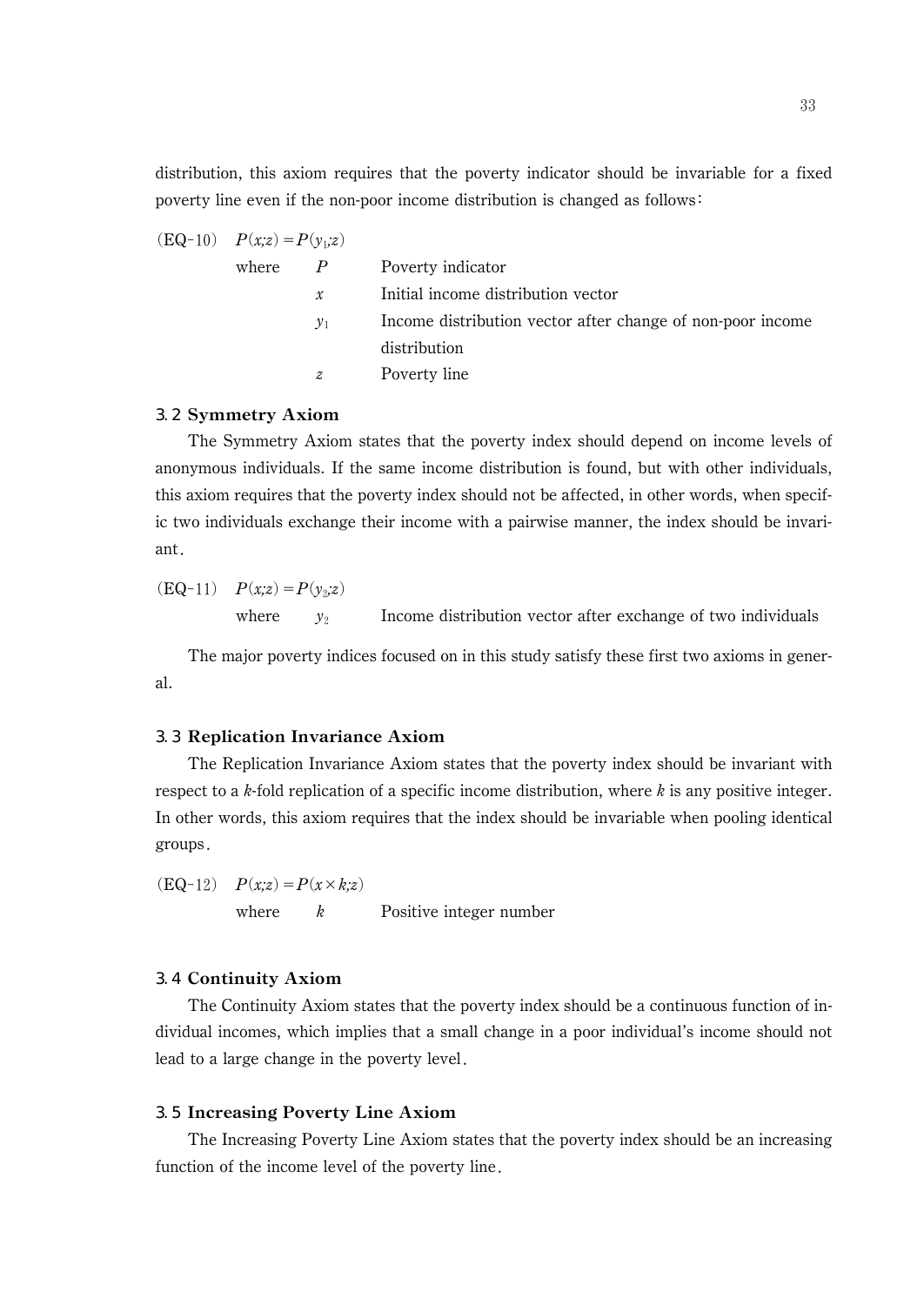# 3.6 Regressive and Progressive Transfer Axioms

The Regressive Transfer Axiom states that the poverty index should rise by a regressive income transfer with at least the donor being poor. Otherwise, the poverty index subject to this axiom should fall by a progressive income transfer naturally, which is defined as the Progressive Transfer Axiom. These two axioms dealt with at this subsection can be described as two sides of the same coin

## 3.7 Subgroup Consistency Axiom

The Subgroup Consistency Axiom states that the poverty index should be subgroup consistent, i.e., the poverty index, computed over the entire population, should rise/fall whenever, ceteris paribus, its value, computed over a subgroup of the population, rises/falls Subgroup consistency may thus be viewed as the extension of monotonicity to groups The Monotonoicity Axiom requires that aggregate poverty rise when a poor person's poverty level is increased; the Subgroup Consistency Axiom requires that aggregate poverty should rise when a subgroup's poverty level is increased.

# 3.8 Weak Monotonicity Axiom

The Weak Monotonicity Axiom states that the poverty index should rise when the income of a poor individual decreases. Or, the poverty index should fall when the income of a poor individual increases, provided that this individual remains poor

# 3.9 Strong Monotonicity Axiom

The Strong Monotonicity Axiom states that the poverty index should fall whenever the income of a poor individual increases. There is little difference between the Weak and Strong Monotonicity Axioms but it is important to distinguish. When the income of a poor individual increases, the Weak Monotonicity Axiom requires that the poverty index should fall only if the poor individual is not lifted out of poverty after the increase. On contrary, the Strong Monotonicity Axiom requires that the poverty index should fall also in the case that the poor individual is lifted out of poverty. Therefore, the Strong Monotonicity Axiom implies the Weak Monotonicity Axiom

# 3.10 Minimal Transfer Axiom

The Minimal Transfer Axiom states that the poverty index should rise/fall after a regressive/progressive transfer among two poor individuals, provided that these two remain poor after the transfer, i.e., with the same number of poor people before and after the transfer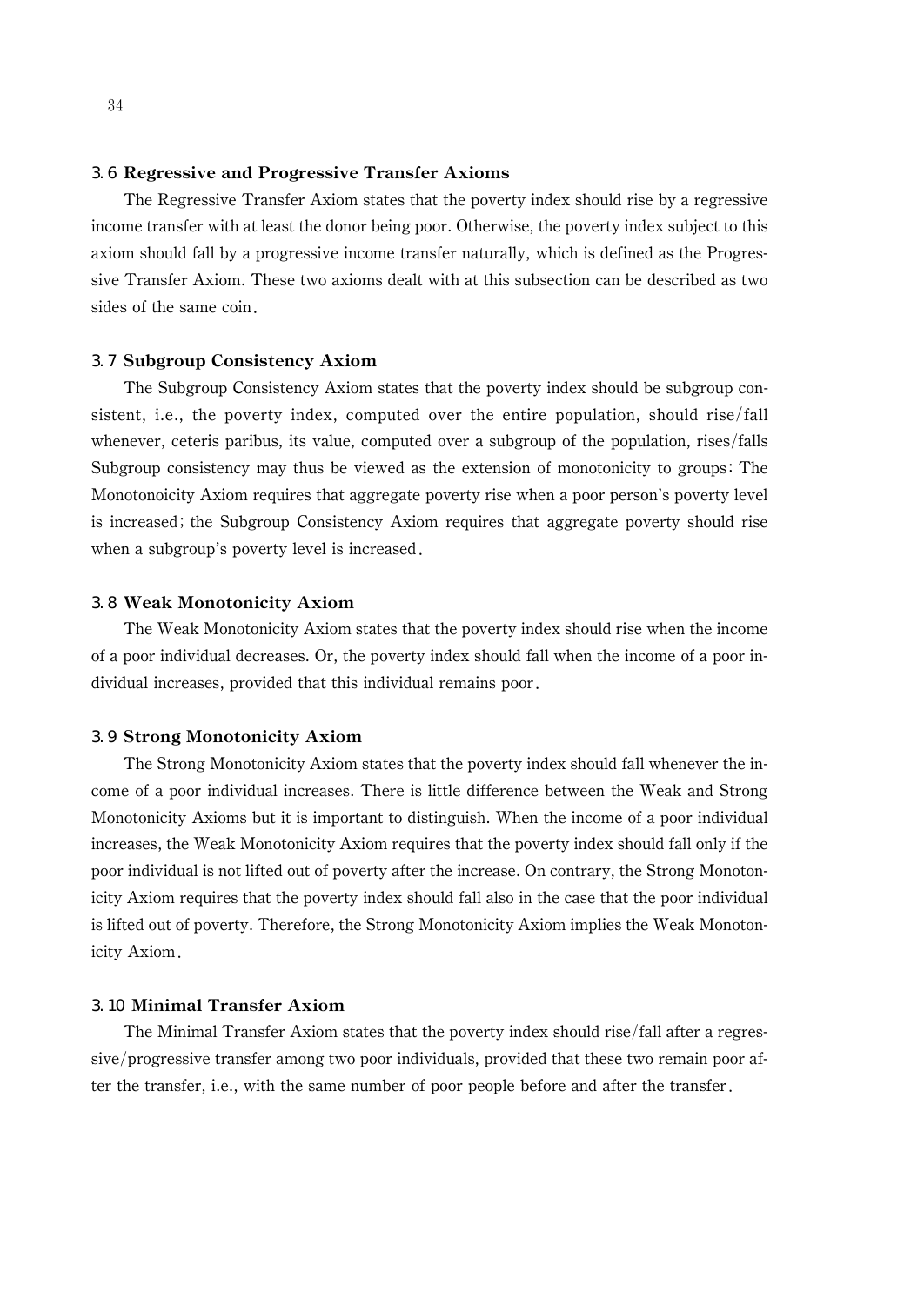# 3.11 Weak Transfer Axiom

The Weak Transfer Axiom states that the poverty index should rise/fall after a regressive progressive transfer from an individual either above or below the poverty line to a relatively poorer individual. Also in this case, the number of poor people must be the same before and after the transfer

# 3.12 Restricted Continuity Axiom

The Restricted Continuity Axiom states that the poverty index should be a continuous function of poor incomes. The former-mentioned Continuity Axiom in subsection  $3.4$  states that the poverty index should be continuous to individual income, while the Restricted Continuity Axiom states that the poverty index should be continuous to poor income. These two axioms aim that a small change in a poor individual's income should not lead to a large change in the poverty level

#### 3.13 Decomposability Axiom

The Decomposability Axiom states that the poverty index should be decomposable to subgroups as follows

|       |        | (EQ-13) $P(x;z) = \frac{N(x_1)}{N(x)} P(x_1;z) + \frac{N(x_2)}{N(x)} P(x_2;z) + \frac{N(x_3)}{N(x)} P(x_3;z) + $ |                                      |
|-------|--------|------------------------------------------------------------------------------------------------------------------|--------------------------------------|
| where | $\chi$ | Income vector                                                                                                    | $x = (x_1, x_2, x_3, )$              |
|       | N.     | Number of population                                                                                             | $N(x) = N(x_1) + N(x_2) + N(x_3) + $ |

The Decomposability Axiom implies the Subgroup Consistency Axiom, i.e., whatever poverty index that satisfies the Decomposability Axiom will satisfy the Subgroup Consistency Axiom

## 3.14 Non-Poverty Growth Axiom

The Non-Poverty Growth Axiom states that the poverty index should fall when a non-poor individual is added to a population as follows

 $(EQ-11)$   $P(x;z) > P(y_3;z)$ where  $y_3$  Income distribution vector after addition of a non-poor individual

# 3.15 Axiom for Poverty Measurement and Poverty Indices

After overviewing major poverty indices in the previous section, and axioms in this section, the relationship between poverty indices and axioms is provided in Table 2.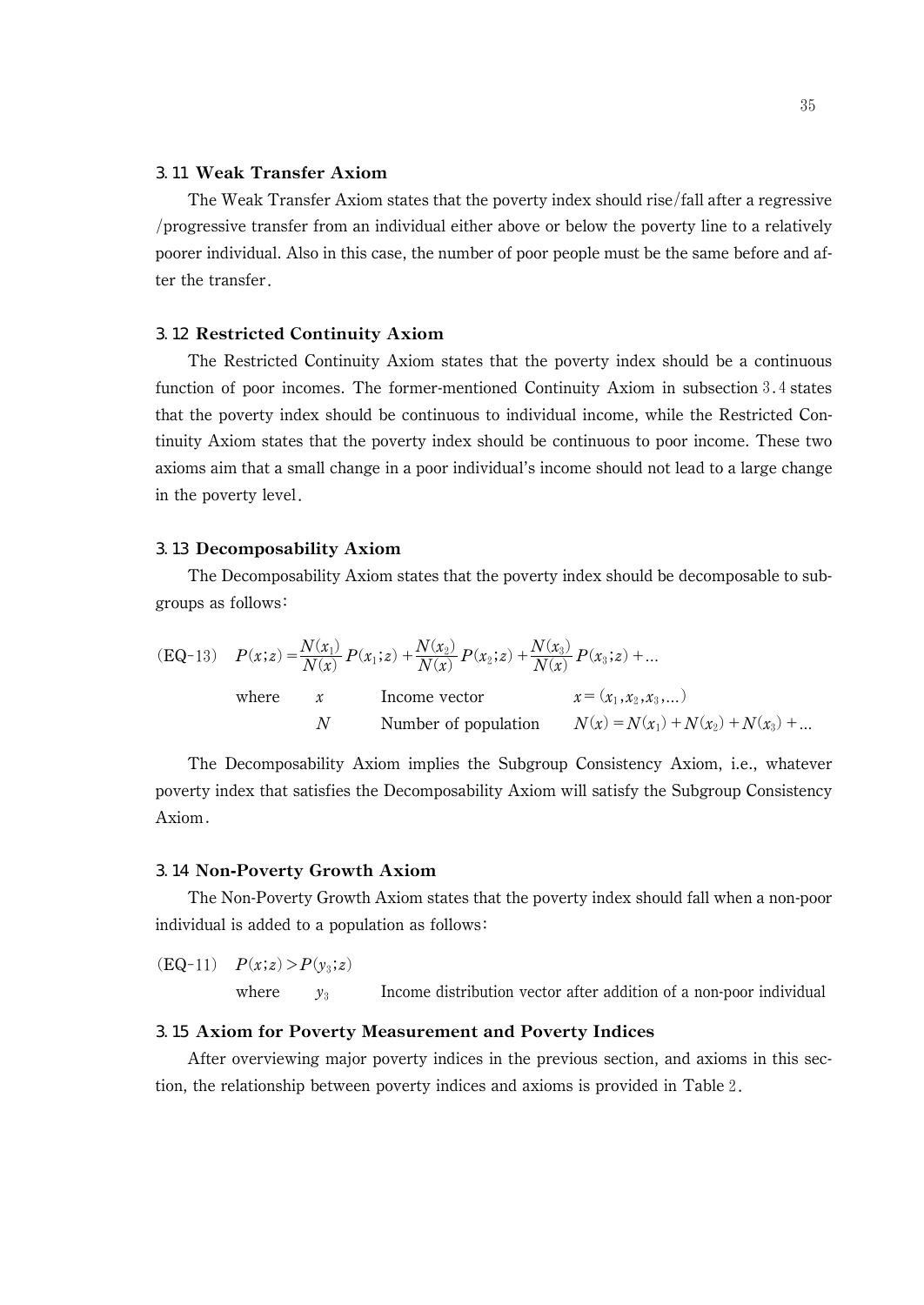| <b>Axioms</b>                | $H\!R$       | IGR      | PGR      | SEN      | FGT | <b>WATTS</b> |
|------------------------------|--------------|----------|----------|----------|-----|--------------|
| Focus                        | <sub>(</sub> |          |          |          |     |              |
| Symmetry                     | ( )          |          |          | ( )      |     |              |
| Replication Invariance       | ( )          | ( )      |          | $\times$ | ⊂ ) | ⊖            |
| Continuity                   | $\times$     | $\times$ | œ        | $\times$ | r - |              |
| Increasing Poverty Line      | $\times$     | $\times$ | $\times$ |          |     |              |
| Regressive Transfer          | $\times$     | $\times$ | $\times$ | $\times$ |     |              |
| Progressive Transfer         |              |          |          |          |     |              |
| Subgroup Consistency         | ()           |          |          | $\times$ |     |              |
| Weak Monotonicity            | $\times$     |          |          | $( \ )$  | L.  |              |
| Strong Monotonicity          | $\times$     | $\times$ | ∩        | ⊂ ′      |     |              |
| Minimal Transfer             | $\times$     | $\times$ | $\times$ |          |     |              |
| Weak Transfer                | $\times$     | $\times$ | $\times$ | ⊖        | ∩)  |              |
| <b>Restricted Continuity</b> |              |          |          | ( `      |     |              |
| Decomposability              | . .          | $\times$ |          | $\times$ |     |              |
| Non-Poverty Growth           |              | $\times$ |          |          |     |              |

Table 2: Axiom Poverty Measurement and Poverty Indices

Source: Tachibanaki and Urakawa  $(2006)$  Chapter 3 Table 3-1 p.72 arranged by author

# 4.Inequality measures

Inequality is a broader concept than poverty in that it is defined over the entire population, and not just for the population below a certain poverty line. Most inequality measures do not depend on the mean of the distribution, and this property of mean independence is considered to be a desirable property of an inequality measure. In many developed countries, absolute poverty is neither observed broadly nor a big problem, per se. For that reason, this study includes a brief section on measuring inequality. Four types of inequality measures such as Gini Coefficient, Generalized Entropy, Atkinson's Inequality Index, and Relative Poverty Rate will be focused on

# 4.1 Gini Coefficient

The most widely used measure of inequality is the Gini Coefficient. It is based on the Lorenz curve, a cumulative frequency figure that compares the distribution of income with the uniform distribution that represents equality. To construct the Gini coefficient, graph the cumulative percentage of households, from poor to rich, on the horizontal axis and the cumulative percentage of income on the vertical axis. Figure 1 depicts the visual expression of the Gini Coefficient. The Gini Coefficient is calculated as the area framed by Lorenz curve and diagonal 45 degree line. The values of the Gini Coefficient vary between 0 and 1. The former means perfect equality, while the latter represents perfect inequality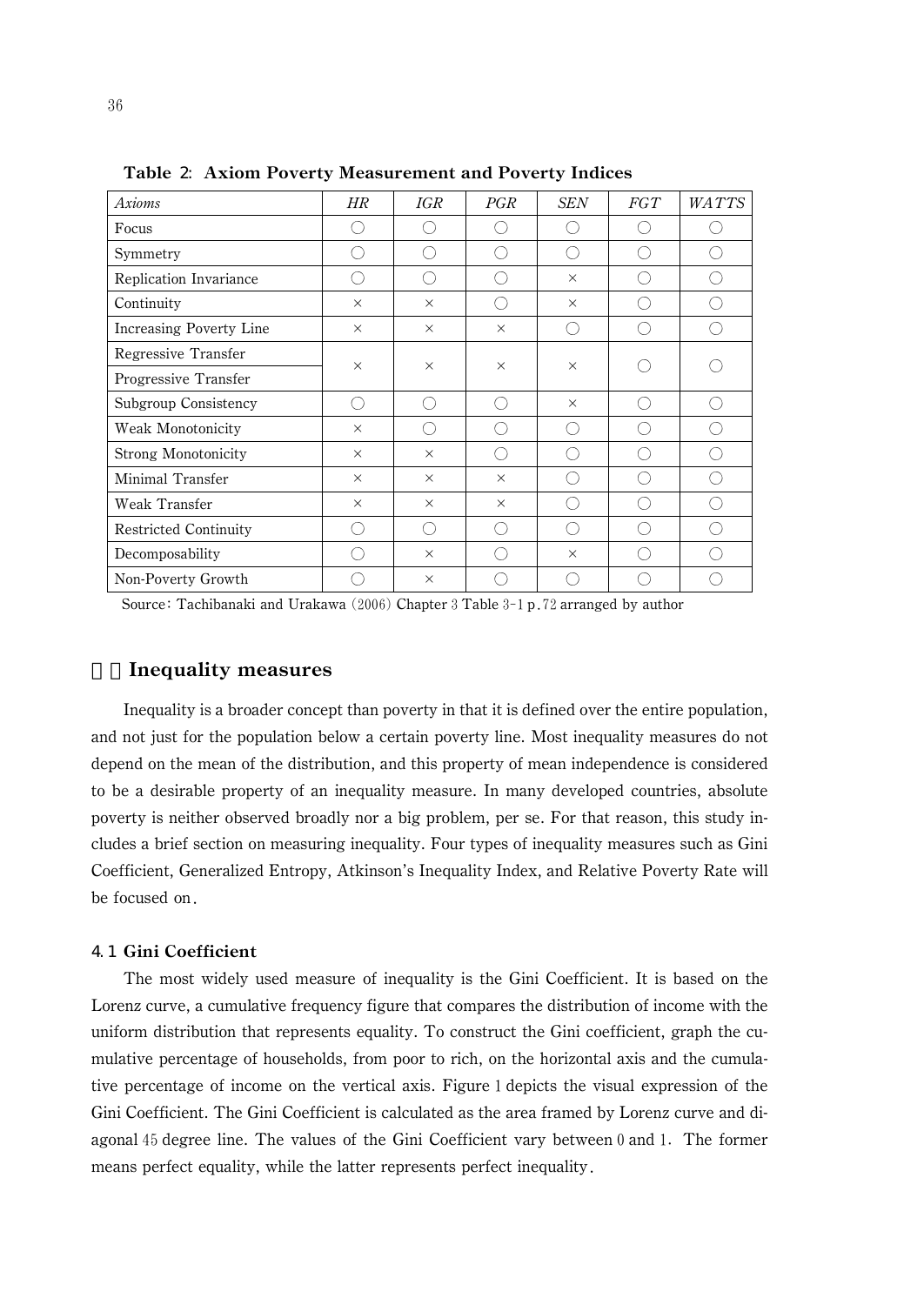Figure 3: Lorenz Curve and Gini Coefficient



Note: The figure is not based on a tangible or specific data but a concept. Source: Author

Mathematically, Gini Coefficient  $(GINI)$  is calculated according to following formula:

 $(EQ-12)$  Gini Coefficient  $(GINI)$ 

 $GINI = 1 - \sum_{i=1}^{N} (x_i - x_{i-1})(y_i - y_{i-1})$ where  $x_i$  i<sup>th</sup> point on the X-axis<sup>6</sup>  $y_i$  i<sup>th</sup> point on the Y-axis N Number of population

When there are n equal intervals on the X-axis this simplifies to follows:

(EQ-13) 
$$
GINI = 1 - \frac{\sum_{i=1}^{h} (y_i - y_{i-1})}{n}
$$

where  $n$  Number of equal intervals<sup>7</sup>

In this section, some variables are differently defined from previous sections

<sup>-</sup>In usual, quintile or decile intervals are employed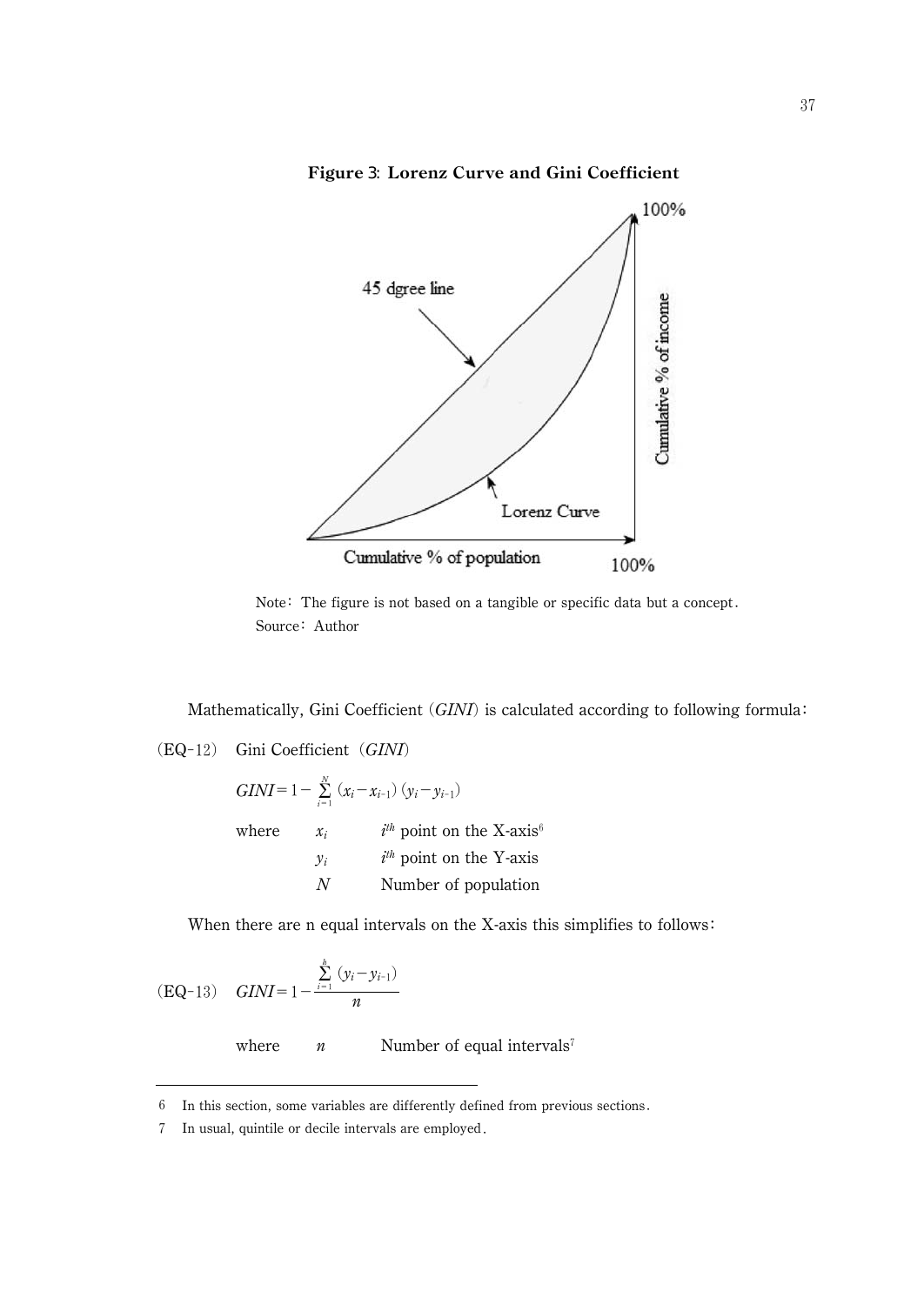# 4.2 Generalized Entropy

There are a number of inequality measures that satisfy some criteria.<sup>8</sup> Among the most widely employed are the Theil indexes and the mean log deviation measure, both of which belong to the family of Generalized Entropy inequality measures  $(GE)$ . The general formula is given as follows

 $(EQ-14)$  Generalized Entropy  $(GE)$ 

$$
GE(\alpha) = \frac{1}{\alpha(\alpha - 1)} \left[ \frac{1}{N} \sum_{i=1}^{N} \left( \frac{y_i}{y} \right)^{\alpha} - 1 \right]
$$
  
where  $\alpha$  Distance weighting parameter  
 $y$  Mean income

The values of GE vary between 0 and  $\infty$ . The former represents an equal distribution and higher value implies a higher level of inequality. The parameter  $\alpha$  in the GE class represents the weight given to distances between incomes at different parts of the income distribution, and can take any real value. For lower values of  $\alpha$ , GE is more sensitive to changes in the lower tail of the distribution, and for higher values,  $GE$  is more sensitive to changes that affect the upper tail. The value of  $\alpha$  practically takes natural numbers and the commonest values of  $\alpha$  are 0, 1, or 2.  $GE(1)$  is identical to Theil's T index, which may be written as follows:

 $(EQ-15)$  Theil's T Index  $(GE(1))$ 

$$
GE(1) = \frac{1}{N} \sum_{i=1}^{N} \frac{y_i}{y} \ln \left( \frac{y_i}{y} \right)
$$

 $GE(0)$ , also known as Theil's L Index, and sometimes referred to as the mean log deviation measure, is given as follows

 $(EQ-16)$  Theil's L Index  $(GE(0))$ 

$$
GE(0) = \frac{1}{N} \sum_{i=1}^{N} \ln \left( \frac{y_i}{y} \right)
$$

#### 4.3 Atkinson's Inequality Index

Atkinson (1970) proposes another class of inequality measures that are used from time to time. This class also has a weighting parameter  $\epsilon$ , which measures aversion to inequality and some of its theoretical properties are similar to those of the extended Gini index. The Atkinson Index  $(A)$  is defined as follows:

<sup>8</sup> For more detail, see subsection 4.5.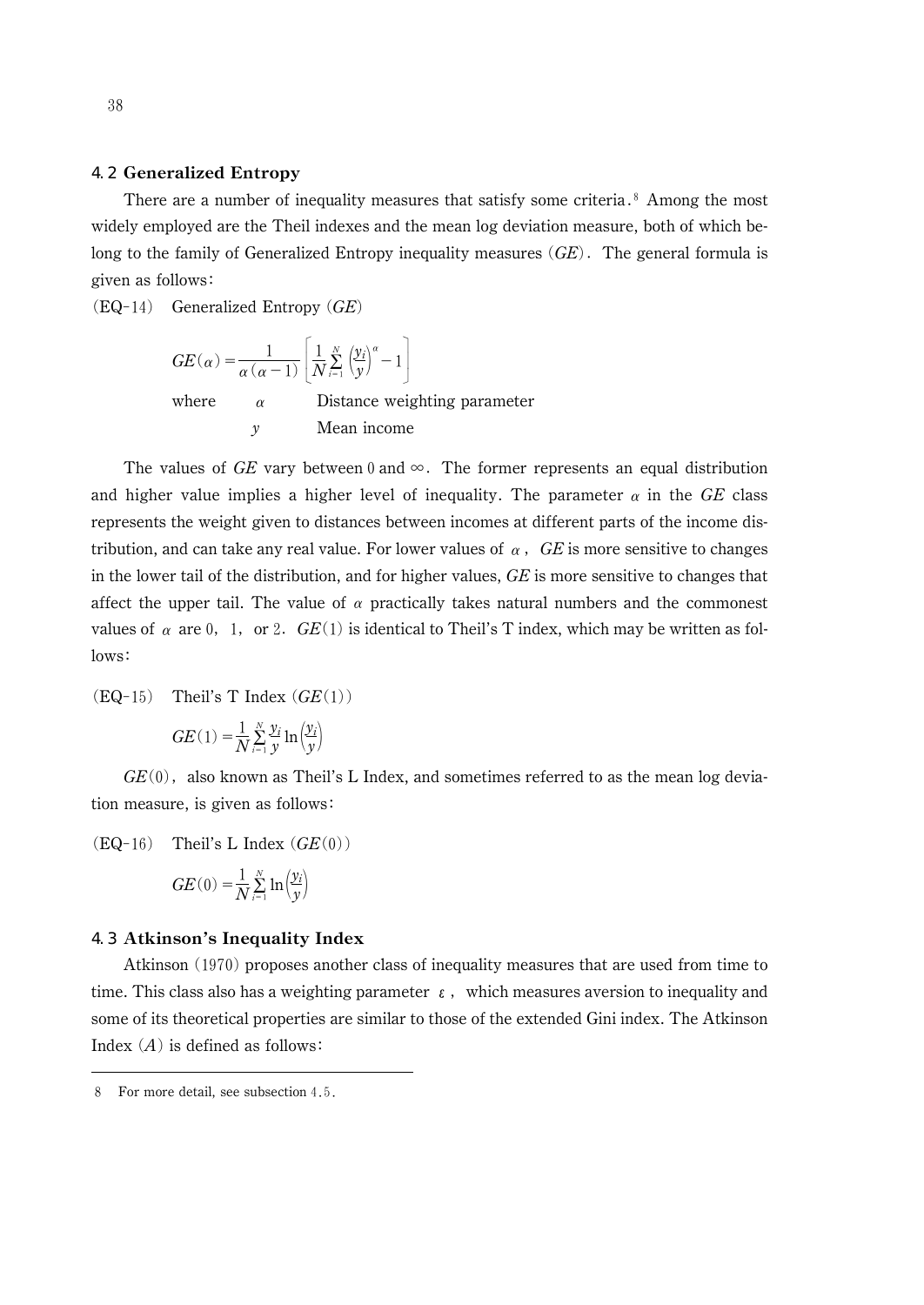$(EQ-17)$  Atkinson Index  $(A(\epsilon))$ 

$$
A(\varepsilon) = \begin{cases} 1 - \left[ \frac{1}{N} \sum_{i=1}^{N} \left( \frac{y_i}{y} \right)^{1-\varepsilon} \right]^{\frac{1}{1-\varepsilon}} & \text{for} \quad \varepsilon \in [0,1) \\ 1 - \frac{\prod_{i=1}^{N} \left( y_i^{(1/N)} \right)}{y} & \text{for} \quad \varepsilon = 1 \end{cases}
$$

where  $\epsilon$  Aversion weighting parameter to inequality  $(0 \le \epsilon \le 1)$ 

# 4.4 Relative Poverty Rate

The Relative Poverty Rate is taken as a poverty measure in the OECD. According to Forster and d'Ercole  $(2005)$ , the OECD sets the relative poverty line as the 50% level of the median income

 $(EQ-18)$  Relative Poverty Rate  $(RPR)$ 

| $RPR = \frac{N_{rp}}{N} = \frac{1}{N} \sum_{i=1}^{N} I(y_i \leq z_r)$ |               |                               |  |  |  |
|-----------------------------------------------------------------------|---------------|-------------------------------|--|--|--|
| where                                                                 | N             | Number of population          |  |  |  |
|                                                                       | $N_{rb}$      | Number of the relatively poor |  |  |  |
|                                                                       | $\mathcal{X}$ | Equivalent income             |  |  |  |
|                                                                       | $z_{r}$       | Relative poverty line         |  |  |  |

# Figure 4: Relative Poverty Rate in Japan



Source: Ministry of Health, Labor and Welfare, Government of Japan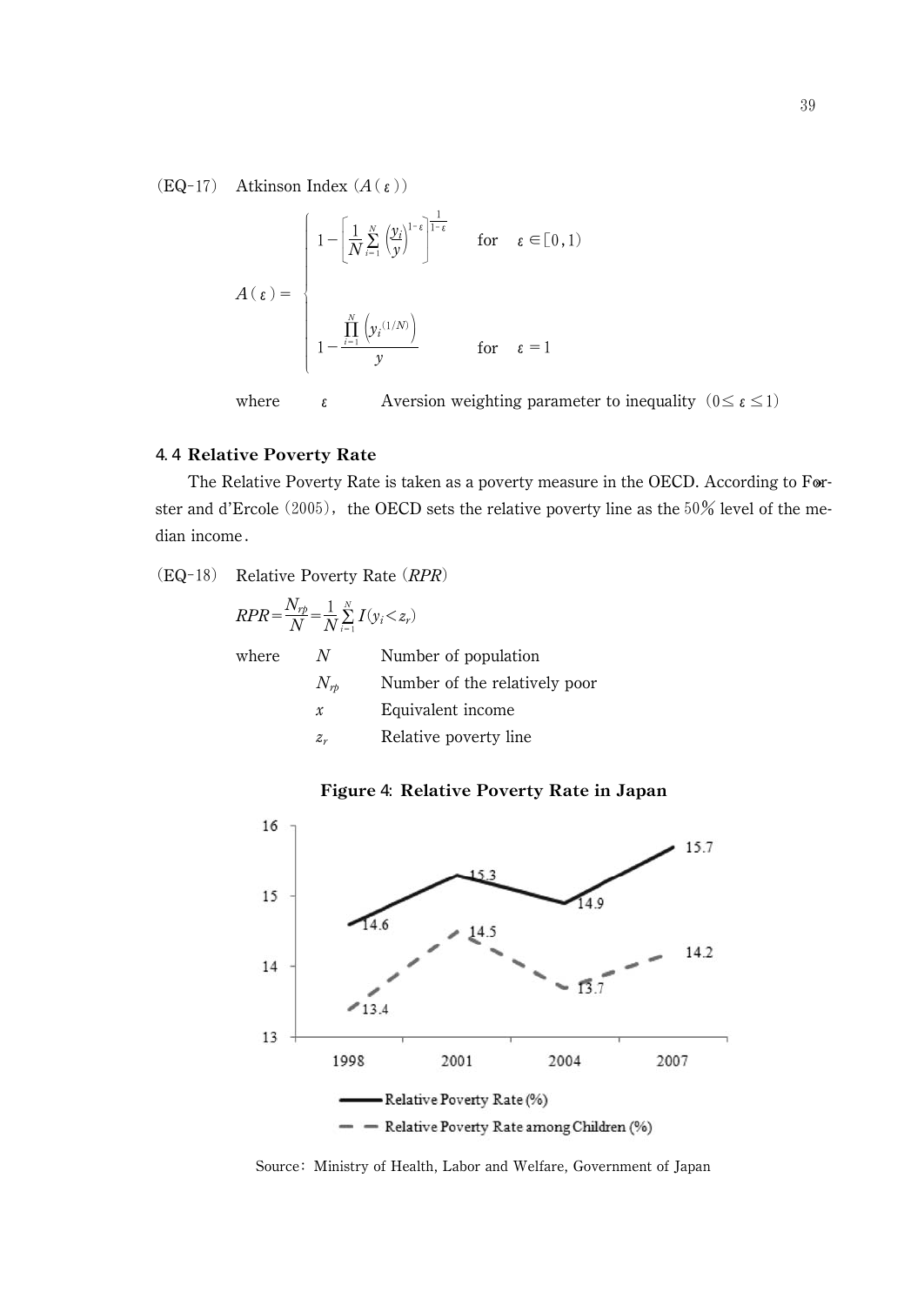The Ministry of Health, Labor and Welfare released the Relative Poverty Rate in Japan<br>d on the identical methodology to the OECD on October 20, 2009 as depicted in Figure 4. based on the identical methodology to the OECD on October 20,  $2009$  as depicted in Figure 4.

# 4.5 Criteria for Inequality Measures

Each measure mentioned above is not entirely satisfactory. To see this, consider the criteria that make a good measure of income inequality, namely

- 1) Mean Independence: This means that if all incomes were doubled, the measure would not change
- 2) Population Size Independence: If the population were to change, the measure of inequality should not change, ceteris paribus
- 3) Symmetry: If two persons exchange their incomes, there should be no change in the measure of inequality
- 4) Pigou-Dalton Transfer Sensitivity: Under this criterion, the transfer of income from rich to poor reduces an inequality measure
- Decomposability This means that inequality may be broken down by population groups or income sources or in other dimensions
- $6$ ) Statistical Testability: One should be able to test for the significance of changes in the index over time. This is less of a problem than it used to be because confidence intervals can typically be generated using bootstrap techniques

Since this study at first focuses on poverty indicators, inequality measures will be treated as supplemental parts. It is, however, noteworthy that the Gini coefficient, for instance, satisfies above-mentioned former four criteria, and does not the latter two, while the Generalized Entropy does them all

# **Conclusion**

This study overviews the poverty indexes and the axioms as criteria for them, surveying relevant literatures. Absolute poverty and hanger, as well as unacceptable inequality, translate a clear and present danger to social cohesion, political stability, and therefore the sustainability of growth as Ali  $(2008)$  insists.

For the first step to reduce poverty and inequality from macroeconomic viewpoints, eco-For the first step to reduce poverty and inequality from macroeconomic viewpoints, economic growth should be aimed. For instance, Dollar and Kraay (2002) stress that "*standard* growth-enhancing policies should be at the center of any effective poverty reduction strategy (Dollar<br>and Kraay (2002) p.219)," which many economists are supposed to agree to. World Bank and Kraay  $(2002)$  p.219) and Kraay (2002)  $p.219$ )," which many economists are supposed to agree to. World Bank (1990) denies so-called "Trickle Down" process or sequencing in which the rich get richer first and eventually benefits trickle down to the poor. From the macroeconomic viewpoint, so far, growth-enhancing policy, including the Poverty Reduction and Growth Facility (PRGF) of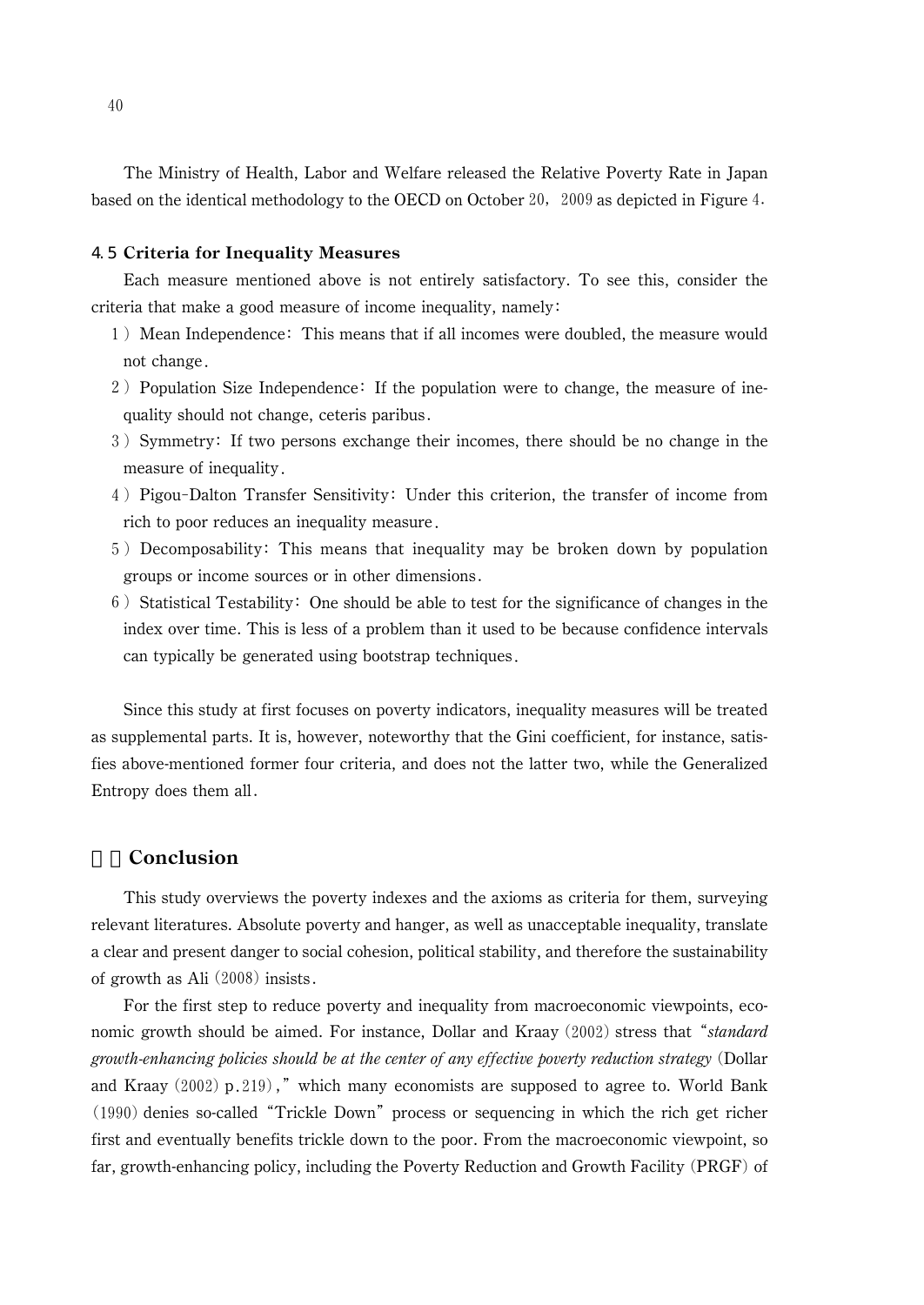the IMF and micro credit facility like those provided by the Grameen Bank, $\theta$  is expected to play an important role

On contrary, some empirical studies point out that a variety of pro-growth macroeconomic policies, including low inflation, moderate size of government, sound financial development, respect for the rule of law, and openness to international trade, raise average incomes with little systematic effect on the distribution of income. If these pro-growth policies, as well as the market economy, fail to achieve moderate or acceptable inequality of income level, additional government measures on redistribution should be applied for this purpose

Including all of these policy measures, the arguments must be based on a scientific viewpoint to reduce poverty and inequality. Hence, scientific poverty indicators are strongly required

| Goals and targets                            |                                                   | <b>Indicators</b> |                                                    |  |
|----------------------------------------------|---------------------------------------------------|-------------------|----------------------------------------------------|--|
| Goal 1. Eradicate extreme poverty and hunger |                                                   |                   |                                                    |  |
| Target 1.                                    | Halve, between 1990 and 2015, the                 | 1.                | Proportion of population below \$1 per day         |  |
|                                              | proportion of people whose income is              | $2$ .             | Poverty gap ratio (incidence x depth of            |  |
|                                              | less than one dollar a day                        |                   | poverty)                                           |  |
|                                              |                                                   | 3.                | Share of poorest quintile in national con-         |  |
|                                              |                                                   |                   | sumption                                           |  |
| Target 2.                                    | Halve, between 1990 and 2015, the                 | 4.                | Prevalence of underweight children (under          |  |
|                                              | proportion of people who suffer from              |                   | five years of age)                                 |  |
|                                              | hunger                                            | 5.                | Proportion of population below minimum             |  |
|                                              |                                                   |                   | level of dietary energy consumption                |  |
| Goal 2. Achieve universal primary education  |                                                   |                   |                                                    |  |
| Target 3.                                    | that,<br>by 2015,<br>children<br>Ensure           | 6.                | Net enrolment ratio in primary education           |  |
|                                              | everywhere, boys and girls alike, will 7.         |                   | Proportion of pupils starting grade 1 who          |  |
|                                              | be able to complete a full course of              |                   | reach grade 5                                      |  |
|                                              | primary schooling                                 | 8.                | Literacy rate of $15-24$ -year-olds                |  |
|                                              | Goal 3. Promote gender equality and empower women |                   |                                                    |  |
| Target 4.                                    | Eliminate gender disparity in primary             | 9.                | Ratio of girls to boys in primary, secondary       |  |
|                                              | and secondary education, preferably               |                   | and tertiary education                             |  |
|                                              | by 2005, and to all levels of education           |                   | 10. Ratio of literate females to males of 15-to-24 |  |
|                                              | no later than 2015                                |                   | -year-olds                                         |  |
|                                              |                                                   |                   | 11. Share of women in wage employment in the       |  |
|                                              |                                                   |                   | non-agricultural sector                            |  |
|                                              |                                                   |                   | 12. Proportion of seats held by women in nation-   |  |
|                                              |                                                   |                   | al parliament                                      |  |

Appendix: Millennium Development Goals

9 Schreiner (2003) and Hulme (2008) provide further information on the Grameen Bank.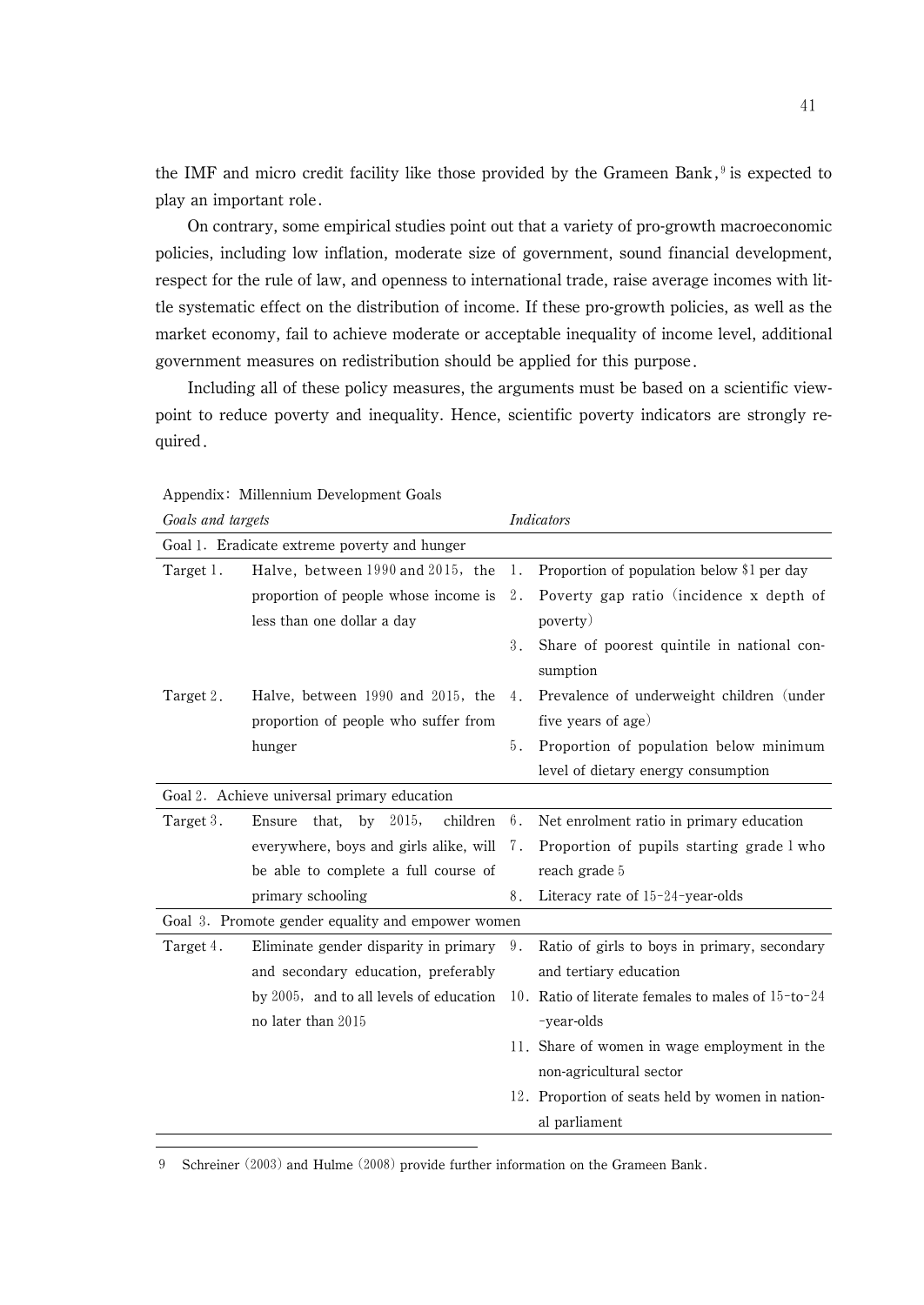|            | Goal 4. Reduce child mortality                      |  |                                                   |  |  |  |  |
|------------|-----------------------------------------------------|--|---------------------------------------------------|--|--|--|--|
| Target 5.  | Reduce by two thirds, between 1990                  |  | 13. Under-five mortality rate                     |  |  |  |  |
|            | and 2015, the under-five mortality                  |  | 14. Infant mortality rate                         |  |  |  |  |
|            | rate                                                |  | 15. Proportion of 1-year-old children immunized   |  |  |  |  |
|            |                                                     |  | against measles                                   |  |  |  |  |
|            | Goal 5. Improve maternal health                     |  |                                                   |  |  |  |  |
| Target 6.  | Reduce by three quarters, between                   |  | 16. Maternal mortality ratio                      |  |  |  |  |
|            | 1990 and 2015, the maternal mortali-                |  | 17. Proportion of births attended by skilled      |  |  |  |  |
|            | ty ratio                                            |  | health personnel                                  |  |  |  |  |
|            | Goal 6. Combat HIV/AIDS, malaria and other diseases |  |                                                   |  |  |  |  |
| Target 7.  | Have halted by 2015 and begun to                    |  | 18. HIV prevalence among 15-to-24-year-old        |  |  |  |  |
|            | reverse the spread of HIV/AIDS                      |  | pregnant women                                    |  |  |  |  |
|            |                                                     |  | 19. Contraceptive prevalence rate                 |  |  |  |  |
|            |                                                     |  | 20. Number of children orphaned by HIV/AIDS       |  |  |  |  |
| Target 8.  | Have halted by 2015 and begun to                    |  | 21. Prevalence and death rates associated with    |  |  |  |  |
|            | reverse the incidence of malaria and                |  | malaria                                           |  |  |  |  |
|            | other major diseases                                |  | 22. Proportion of population in malaria risk      |  |  |  |  |
|            |                                                     |  | areas using effective malaria prevention and      |  |  |  |  |
|            |                                                     |  | treatment measures                                |  |  |  |  |
|            |                                                     |  | 23. Prevalence and death rates associated with    |  |  |  |  |
|            |                                                     |  | tuberculosis                                      |  |  |  |  |
|            |                                                     |  | 24. Proportion of tuberculosis cases detected     |  |  |  |  |
|            |                                                     |  | and cured under directly observed treatment       |  |  |  |  |
|            |                                                     |  | short course                                      |  |  |  |  |
|            | Goal 7. Ensure environmental sustainability         |  |                                                   |  |  |  |  |
| Target 9.  | Integrate the principles of sustainable             |  | 25. Proportion of land area covered by forest     |  |  |  |  |
|            | development into country policies and               |  | 26. Land area protected to maintain biological    |  |  |  |  |
|            | programmes and reverse the loss of                  |  | diversity                                         |  |  |  |  |
|            | environmental resources                             |  | 27. GDP per unit of energy use (as proxy for      |  |  |  |  |
|            |                                                     |  | energy efficiency)                                |  |  |  |  |
|            |                                                     |  | 28. Carbon dioxide emissions (per capita)         |  |  |  |  |
|            |                                                     |  | [Plus two figures of global atmospheric pol-      |  |  |  |  |
|            |                                                     |  | lution: ozone depletion and the accumula-         |  |  |  |  |
|            |                                                     |  | tion of global warming gases]                     |  |  |  |  |
| Target 10. | Halve by 2015 the proportion of peo-                |  | 29. Proportion of population with sustainable ac- |  |  |  |  |
|            | ple without sustainable access to safe              |  | cess to an improved water source                  |  |  |  |  |
|            | drinking water                                      |  |                                                   |  |  |  |  |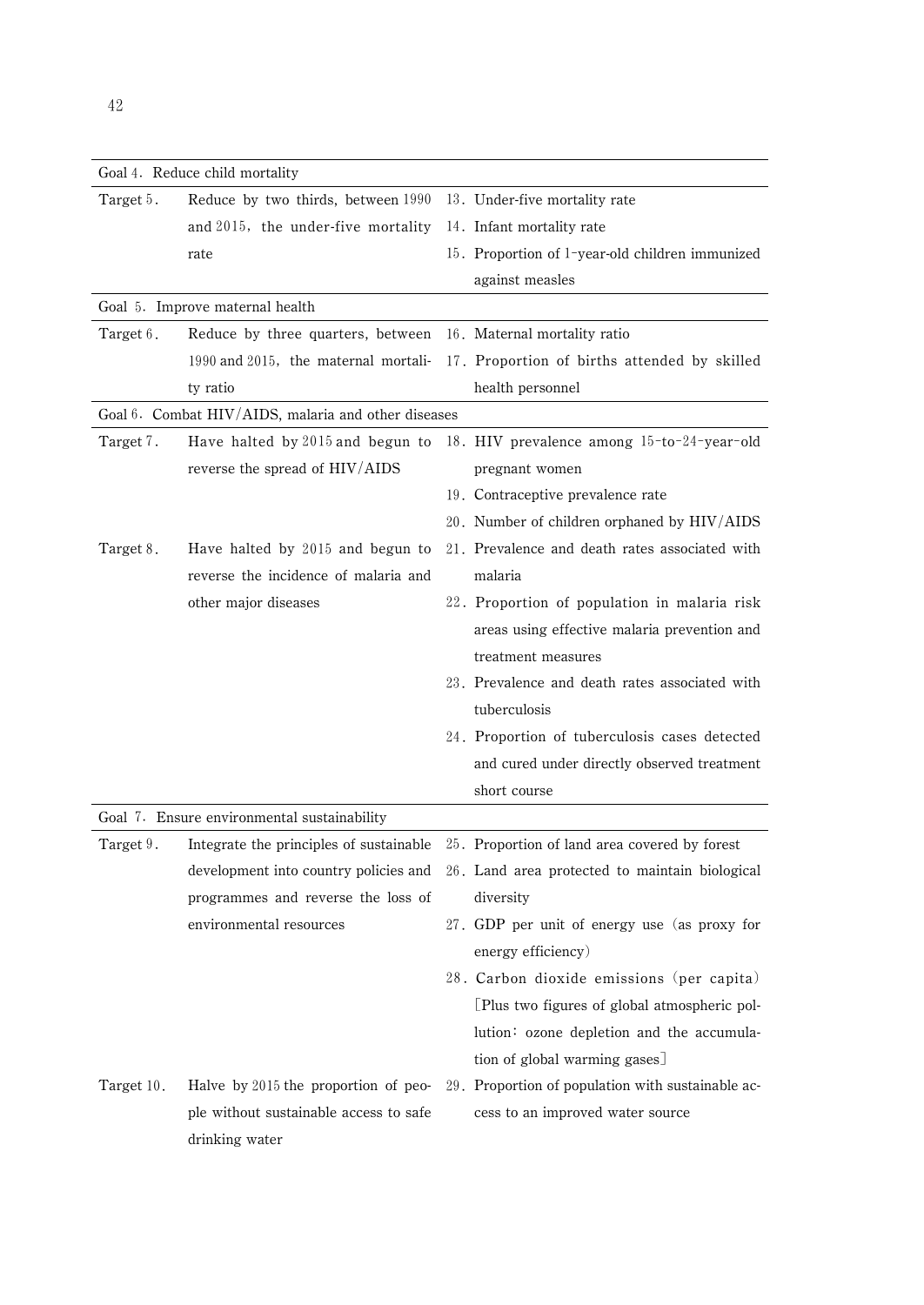| Target 11. |                                                      | By 2020 to have achieved a significant 30. Proportion of people with access to improved |
|------------|------------------------------------------------------|-----------------------------------------------------------------------------------------|
|            | improvement in the lives of at least                 | sanitation                                                                              |
|            | 100 million slum dwellers                            | 31. Proportion of people with access to secure                                          |
|            |                                                      | tenure                                                                                  |
|            |                                                      | $U$ rban/rural disaggregation of several of the                                         |
|            |                                                      | above indicators may be relevant for monitoring                                         |
|            |                                                      | improvement in the lives of slum dwellers]                                              |
|            | Goal 8. Develop a global partnership for development |                                                                                         |
| Target 12. | Develop further an open, rule-based,                 | [Some of the indicators listed below will be                                            |
|            | predictable, non-discriminatory trad-                | monitored separately for the least developed                                            |
|            | ing and financial system                             | countries (LDCs), Africa, landlocked coun-                                              |
|            | Includes a commitment to good gover-                 | tries and small island developing States]                                               |
|            | nance, development, and poverty                      |                                                                                         |
|            | $reduction$ both nationally and in-                  |                                                                                         |
|            | ternationally                                        | Official development assistance                                                         |
| Target 13. | Address the special needs of the least               | 32. Net ODA as percentage of OECD/DAC                                                   |
|            | developed countries                                  | donors' gross national product (targets of $0$ .                                        |
|            | Includes: tariff and quota free access               | $7\%$ in total and 0.15% for LDCs)                                                      |
|            | for least developed countries' ex-                   | 33. Proportion of ODA to basic social services                                          |
|            | ports; enhanced programme of debt                    | (basic education, primary health care,                                                  |
|            | relief for HIPCs and cancellation of                 | nutrition, safe water and sanitation)                                                   |
|            | official bilateral debt; and more                    | 34. Proportion of ODA that is untied                                                    |
|            | generous ODA for countries commit-                   | 35. Proportion of ODA for environment in small                                          |
|            | ted to poverty reduction                             | island developing States                                                                |
| Target 14. | Address the special needs of landlock-               | 36. Proportion of ODA for transport sector in                                           |
|            | ed countries and small island develop-               | landlocked countries                                                                    |
|            | ing States                                           | Market access                                                                           |
|            | (through the Programme of Action)                    | 37. Proportion of exports (by value and                                                 |
|            | for the Sustainable Development of                   | excluding arms) admitted free of duties and                                             |
|            | Small Island Developing States and the               | quotas                                                                                  |
|            | outcome of the twenty-second special                 | 38. Average tariffs and quotas on agricultural                                          |
|            | session of the General Assembly)                     | products and textiles and clothing                                                      |
| Target 15. | Deal comprehensively with the debt                   | 39. Domestic and export agricultural subsidies in                                       |
|            | problems of developing countries                     | <b>OECD</b> countries                                                                   |
|            | through national and international                   | 40. Proportion of ODA provided to help build                                            |
|            | measures in order to make debt                       | trade capacity                                                                          |
|            | sustainable in the long term                         | Debt sustainability                                                                     |
|            |                                                      |                                                                                         |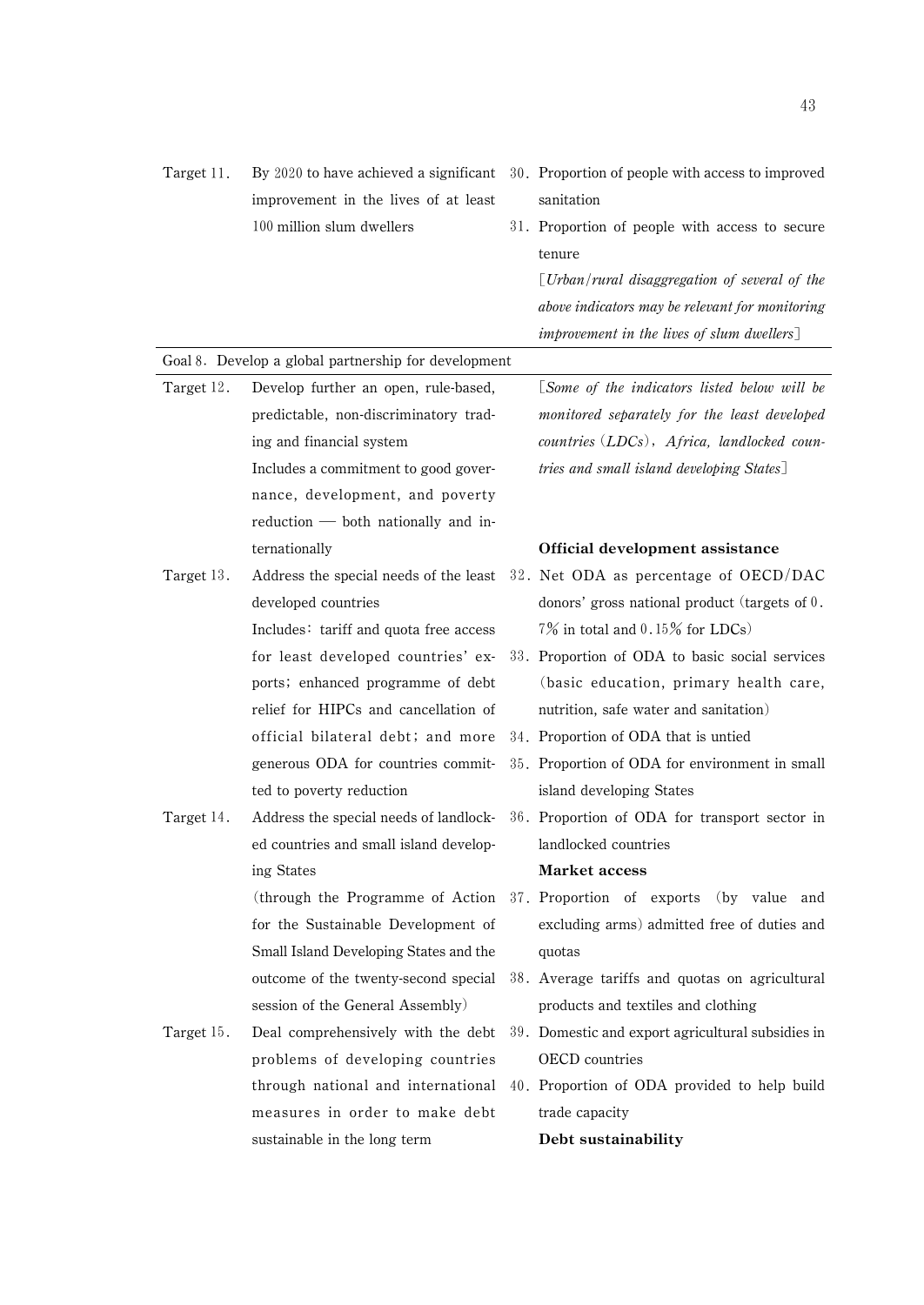|                                        | 41. Proportion of official bilateral HIPC debt                                                                                                                                                                                                       |
|----------------------------------------|------------------------------------------------------------------------------------------------------------------------------------------------------------------------------------------------------------------------------------------------------|
|                                        | cancelled                                                                                                                                                                                                                                            |
|                                        | 42. Debt service as a percentage of exports of                                                                                                                                                                                                       |
|                                        | goods and services                                                                                                                                                                                                                                   |
|                                        | 43. Proportion of ODA provided as debt relief                                                                                                                                                                                                        |
|                                        | 44. Number of countries reaching HIPC decision                                                                                                                                                                                                       |
|                                        | and completion points                                                                                                                                                                                                                                |
|                                        |                                                                                                                                                                                                                                                      |
| countries, develop and implement       |                                                                                                                                                                                                                                                      |
| strategies for decent and productive   |                                                                                                                                                                                                                                                      |
| work for youth                         |                                                                                                                                                                                                                                                      |
| In cooperation with pharmaceutical     | 46. Proportion of population with access to af-                                                                                                                                                                                                      |
| companies.<br>provide<br>access<br>to  | fordable essential drugs on a sustainable                                                                                                                                                                                                            |
| affordable<br>essential<br>drugs<br>in | basis                                                                                                                                                                                                                                                |
| developing countries                   |                                                                                                                                                                                                                                                      |
|                                        |                                                                                                                                                                                                                                                      |
|                                        |                                                                                                                                                                                                                                                      |
| technologies, especially information   | [Other indicators to be decided]                                                                                                                                                                                                                     |
| and communications                     |                                                                                                                                                                                                                                                      |
|                                        | In cooperation with developing $45$ . Unemployment rate of $15$ -to-24-year-olds<br>In cooperation with the private sector, $47.$ Telephone lines per $1,000$ people<br>make available the benefits of new 48. Personal computers per $1,000$ people |

Source:  $UN(2001)$ 

# References

- **References**<br>Ali, Ifzal (2008) "Inequality in Developing Asia," *Asian Development Review 25*, 2009, pp.  $15 - 21$ 15-21<br>Amiel, Yoram and Frank Cowell (1997) "The Measurement of Poverty: An Experimental
- el, Yoram and Frank Cowell (1997) "The Measurement of Poverty: An Exper<br>Questionnaire Investigation," *Empirical Economic 22(4)*, December 1997, pp.58  $1 - 88$ Questionnaire Investigation," *Empirical Economic 22(4)*, December 1997, pp. 581-88<br>Atkinson, A. B. (1970) "On the measurement of inequality," *Journal of Economic Theory 2(3)*, Investigation," *Empirical Economic 22(4)*, 970) "On the measurement of inequality,"*J*
- September 1970, pp. 244-263  $(1970)$  "On the moment" of the moment of the moment of  $(970, \text{ pp. } 244 - 263)$ September 1970, pp. 244-263<br>Atkinson, A. B. (1987) "On the Measurement of Poverty," *Econometrica* 55(4), July 1987,
- pp.749-764
- Atkinson, Tony, Bea Cantillon, Eric Marlier and Brian Nolan (2002), Social Indicators: The EU and Social Inclusion, Oxford University Press, Oxford, April
- Bellu, Lorenzo Giovanni and Paolo Liberati (2005) Impacts of Policies on Poverty: Axioms for Poverty Measurement, Food and Agriculture Organization of the United Nations, FAO, November 2005
- Biewen, Martin and Stephen P. Jenkins (2003) "Estimation of Generalized Entropy and Atven, Martin and Stephen P. Jenkins (2003) "Estimation of Generalized Entropy and At-<br>kinson Inequality Indices from Complex Survey Data," IZA Discussion Paper Series No.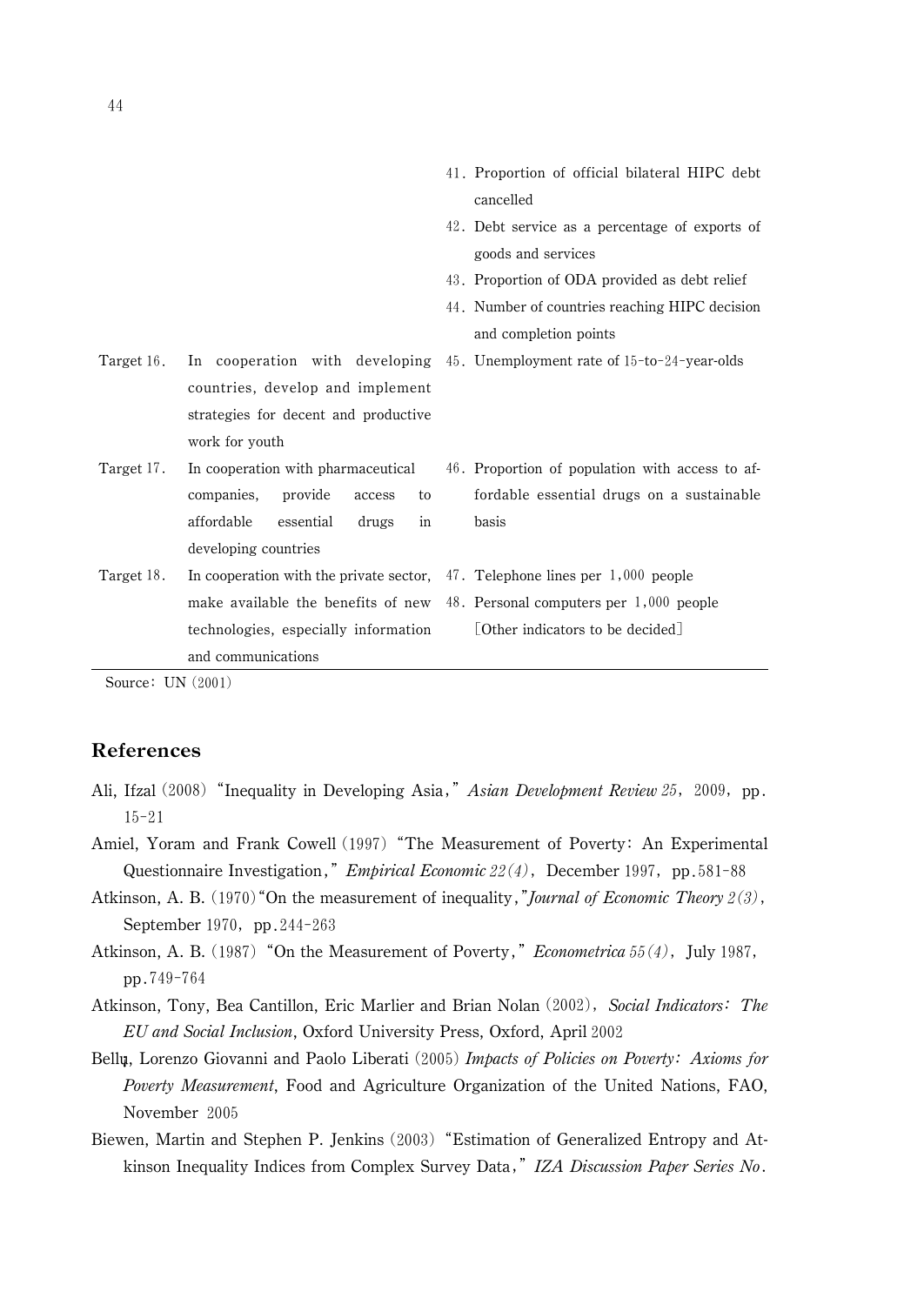763, Institute for the Study of Labor, Economics Department, Universitat Bonn, April 2003 2003<br>Blackburn, McKinley L. (1989) "Measurement: An Index Related to a Theil Measure of Ine-

- Blackburn, McKinley L. (1989) "Measurement: An Index Related to a Theil Measure of I<br>quality," *Journal of Business and Economic Statistics* 7(4), October 1989, pp. 475-481<br>Bourguignon, Francois and Satya R. Chakravarty (2
- Exercytigmon, Francois and Satya R. Chakravarty (2003) "The Measurement of Multidimensional Poverty," *Journal of Economic Inequality*  $1(1)$ , April 2003, pp. 25-49  $-49$
- sional Poverty," *Journal of Economic Inequality*  $1(1)$ , April 2003, pp. 25-49<br>Chakravarty, Satya R., Joseph Deutsch and Jacques Silber (2008) "On the Watts Multidimen-<br>sional Poverty Index and its Decomposition," *World* 1067-1077
- 1067-1077<br>Davidson, Russell and Jean-Yves Duclos (2000) "Statistical Inference for Stochastic<br>Dominance and for the Measurement of Poverty and Inequality," *Econometrica* 68(6), Dominance and for the Measurement of Poverty and Inequality," *Econometrica*  $68(6)$ , November 2000, pp. 1435-1464 November 2000, pp. 1435-1464<br>DeFina, Robert H. (2002) "The Impact of Macroeconomic Performance on Alternative Pover-
- ina, Robert H. (2002) "The Impact of Macroeconomic Performance on<br>ty Measures," *Social Science Research 31(1)*, March 2002, pp.29-48<br>tsch, Joseph and Jacques Silber (2005) "Measuring Multidimensiona
- Deutsch, Joseph and Jacques Silber  $(2005)$  "Measuring Multidimensional Poverty: An Empirical Comparison of Various Approaches," *Review of Income and Wealth*  $51(1)$ , March  $2005$ , pp.  $145-174$ pirical Comparison of Various Approaches," Review of Income and Wealth  $51(1)$ , March 2005, pp. 145-174<br>Dollar, David and Aart Kraay (2002) "Growth is Good for the Poor," *Journal of Economic*
- ar, David and Aart Kraay (2002) "Gr<br>Growth  $7(3)$ , September 2002, pp. 19  $5 - 225$
- Growth  $7(3)$ , September 2002, pp. 195-225<br>Foster, James, Joel Greer, and Erik Thorbecke (1984) "A Class of Decomposable Poverty<br>Measures," *Econometrica* 52(3), May 1984, pp. 761-766 Measures," *Econometrica*  $52(3)$ , May 1984, pp. 761-766<br>Foster, James E. and Anthony F. Shorrocks (1991) "Subgroup Consistent Poverty Indices," Measures," *Econometrica*  $52(3)$ , May 1984, pp. 761-766
- er, James E. and Anthony F. Shorrocks (199<br>Econometrica 59(3), May 1991, pp.687-709  $E$ conometrica 59(3), May 1991, pp.687-709<br>Foster, James E. (1998) "Absolute versus Relative Poverty," American Economic Review 88
- er, James E. (1998) "Absolute versus Relative Poverty," *American Economic Review 88*<br>(2), Papers and Proceedings of the Hundred and Tenth Annual Meeting of the American (2), Papers and Proceedings of the Hundred a<br>Economic Association, May 1998, pp.335-341
- Economic Association, May 1998, pp. 335-341<br>Førster, Michael and Marco Mira d'Ercole (2005) "Income Distribution and Poverty in OECD<br>Countries in the Second Half of the 1990s," OECD Social, Employment and Migration Countries in the Second Half of the 1990s," OECD Social, Employment and Migration<br>Working Papers No. 22, Organisation for Economic Co-operation and Development, March 2005 March 2005<br>Hulme, David (2008) "The Story of the Grameen Bank: From Subsidised Microcredit to
- Market-based Microfinance," BWPI Working Paper 60, Brooks World Poverty Institute, University of Manchester, November University of Manchester, November 2008<br>Kakwani, Nanak (1980) "On a Class of Poverty Measures, *"Econometrica 48(2)*, March 1980,
- pp. 437-446 pp. 437-446<br>Kakwani, Nanak (1981) "Note on a New Measure of Poverty," *Econometrica 49(2)*, March
- 1981, pp.525-526 ini, Nanal<br>81, pp.5 1981, pp.525-526<br>Kakwani, Nanak (1993) "Statistical Inference in the Measurement of Poverty," Review of
-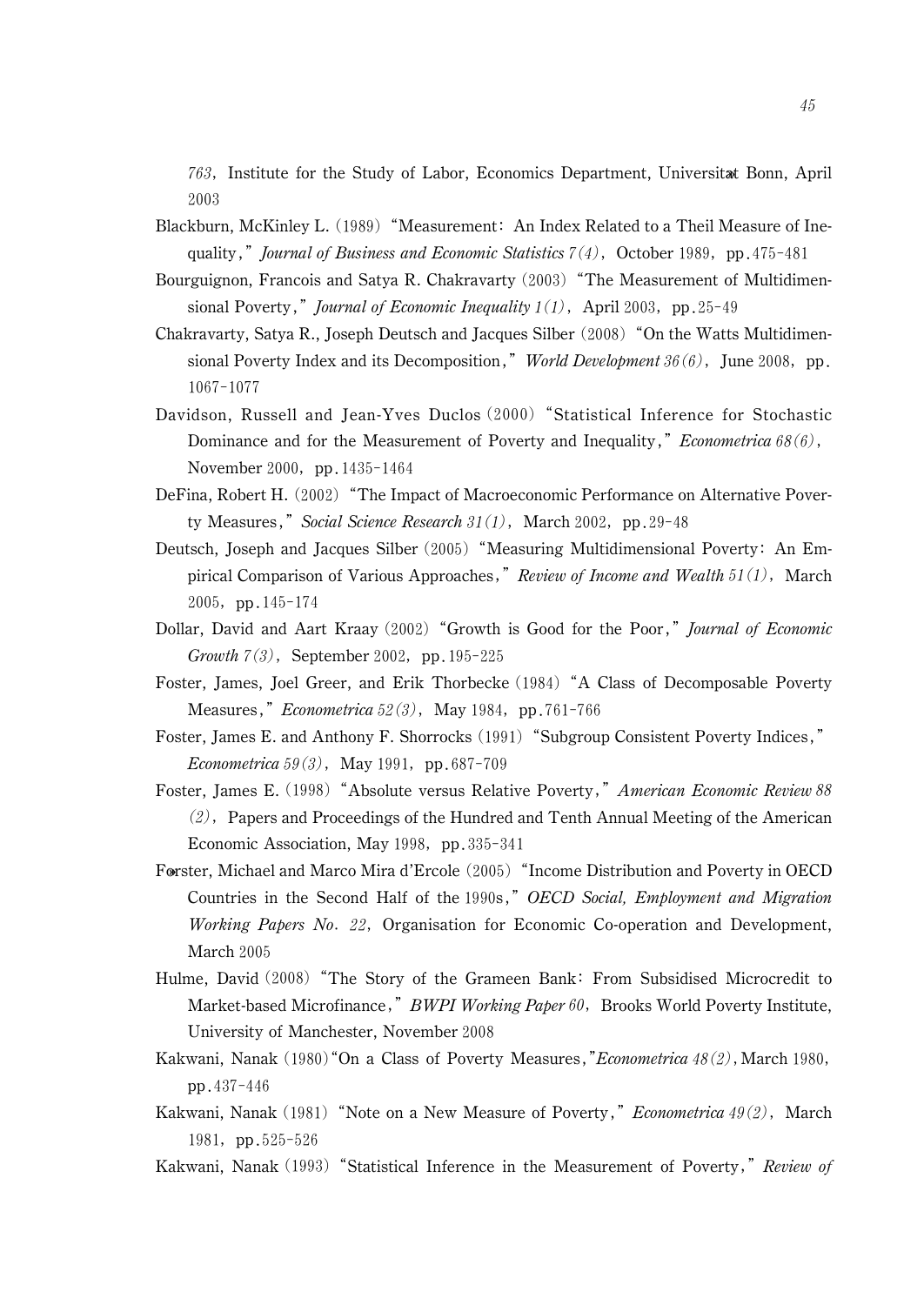- Economics and Statistics 75(4), November 1993, pp.632-639<br>Lanjouw, Peter and Martin Ravallion (1995) "Poverty and Hous 1993, pp.632-639<br>Poverty and Household Size," *Economic Jour*ouw, Peter and Martin Ravallion (1)<br> *nal* 105(433), November 1995, pp. nal 105(433), November 1995, pp. 1415-1434 nal 105(433), November 1995, pp. 1415-1434<br>Pyatt, Graham (1987) "Measuring Welfare, Poverty and Inequality," *Economic Journal 97*
- $(386)$ , June 1987, pp. 459-467 raham (1987) "Me<br>), June 1987, pp. (386), June 1987, pp. 459-467<br>Ravallion, Martin, Shaohua Chen and Prem Sangraula (2008) "Dollar a Day Revisited," *Poli*-
- allion, Martin, Shaohua Chen and Prem Sangraula (2008) "Dollar a Day Revisited," *Poli*<br>*cy Research Working Paper 4620*,Development Research Group, World Bank, May 2008 cy Research Working Paper 4620, Development Research Group, World Bank, May 2008<br>Rietveld, Piet (1990) "Multidimensional inequality comparisons: On aggravation and mitiga-
- weld, Piet (1990) "Multidimensional inequality comparisons: On aggravation of inequalities," *Economics Letters*  $32(2)$ , February 1990, pp. 187-192 tion of inequalities," *Economics Letters*  $32(2)$ , February 1990, pp. 187-192<br>Ringen, Stein (1985) "Toward a Third Stage in the Measurement of Poverty," *Acta Sociologi*-
- (en, Stein (1985) "To<br> *ca 28* (2), 1985, pp.  $ca 28(2)$ , 1985, pp.99-113  $ca 28(2)$ , 1985, pp.99-113<br>Rippin, Nicole (2009) "The Concept of Multidimensional Poverty: Accounting for Dimen-
- oin, Nicole (2009) "The Concept of Multidimensional Poverty: Accounting for Dimensional Poverty," *Discussion Paper Nr.179*, Ibero-America Institute for Economic Research, Georg August Universitat, Gottingen, January 2009<br>Amartya (1976) "Poverty: An Ordinal Approach to Measure Research, Georg August Universitat, Gottingen, January 2009<br>Sen, Amartya (1976) "Poverty: An Ordinal Approach to Measurement, *"Econometrica* 44(2),
- March  $1976$ , pp.  $219-231$ March 1976, pp.219-231<br>Sen, Amartya (1979) "Issues in the Measurement of Poverty," Scandinavian Journal of Eco-
- Amartya (1979) "Issues in the Measurement of Poverty,<br>nomics  $81(2)$ , Measurement in Public Choice, 1979, pp. *nomics*  $81(2)$ , Measurement in Public Choice, 1979, pp. 285-307 *nomics 81(2)*, Measurement in Public Choice, 1979, pp. 285-307<br>Schreiner, Mark (2003) "A Cost-Effectiveness Analysis of the Grameen Bank of Bangladesh,"
- einer, Mark  $(2003)^4$ A Cost-Effectiveness Analysis of the *Development Policy Review*  $21(3)$ , May 2003, pp. 357-382 Development Policy Review 21(3), May 2003, pp. 357-382<br>Silber, Jacques (2007) "Measuring Poverty: Taking a Multidimensional Perspective,"
- er, Jacques (2007) "Measuring Poverty: Taking a Multidimensional Perspective,"<br>*Hacienda Publica Espanola/Revista de Economia Publica 182(3)*, Instituto de Estudios Fis-Hacienda Publica Espanola/Revista de Economia Publica 182(3), Instituto de Estudios Fiscales, Ministerio de Econom a y Hacienda, Gobierno de Espana, September 2007, pp. 29-74 <sup>74</sup><br>Subramanian S. (2006) "Inequality Comparisons across Variable Populations," *Contemporary*
- Exercise and Ideas in Social Sciences  $2(2)$ , June 2006, pp. 1-15<br>Issues and Ideas in Social Sciences  $2(2)$ , June 2006, pp. 1-15<br>, Kai-yuen (1996) "Growth-equity decomposition of a chan
- Tsui, Kai-yuen (1996) "Growth-equity decomposition of a change in poverty: An axiomatic approach," *Economics Letters*  $50(3)$ , March 1996, pp. 417-423 pp.417-423 approach," *Economics Letters*  $50(3)$ , March 1996, pp. 417-423<br>Tsui, Kai-yuen (2002) "Multidimensional poverty indices," *Social Choice and Welfare* 19(1),
- , Kai-yuen (2002)<br>January 2002, pp. 69-93
- January 2002, pp. 69-93<br>UN (2001) "Road map towards the implementation of the United Nations Millennium Decla-<br>ration," Report of the Secretary-General to Fifty-six session of General Assembly,  $A/56/326$ ,  $/326,$ ration," *Report of the Secretary-General*<br>the United Nations, 6 September 2001 the United Nations, 6 September 2001<br>http://www.un.org/millenniumgoals/sgreport2001.pdf (Accessed on February 8, 2010)
- 
- UN  $(2009)$  The Millennium Development Goals Report 2009, the United Nations, July 2009 UN (2009) The Millennium Development Goals Report 2009, the United Nations, July 2009<br>Watts, H. W. (1968) "An Economic Definition of Poverty," in D.P. Moynihan eds On Under-
- ts, H. W. (1968) "An Economic Definition<br>*standing Poverty*, Basic Books, 1968, pp. 316-329
- World Bank (1990) World Development Report 1990: Poverty, World Bank, June 1990